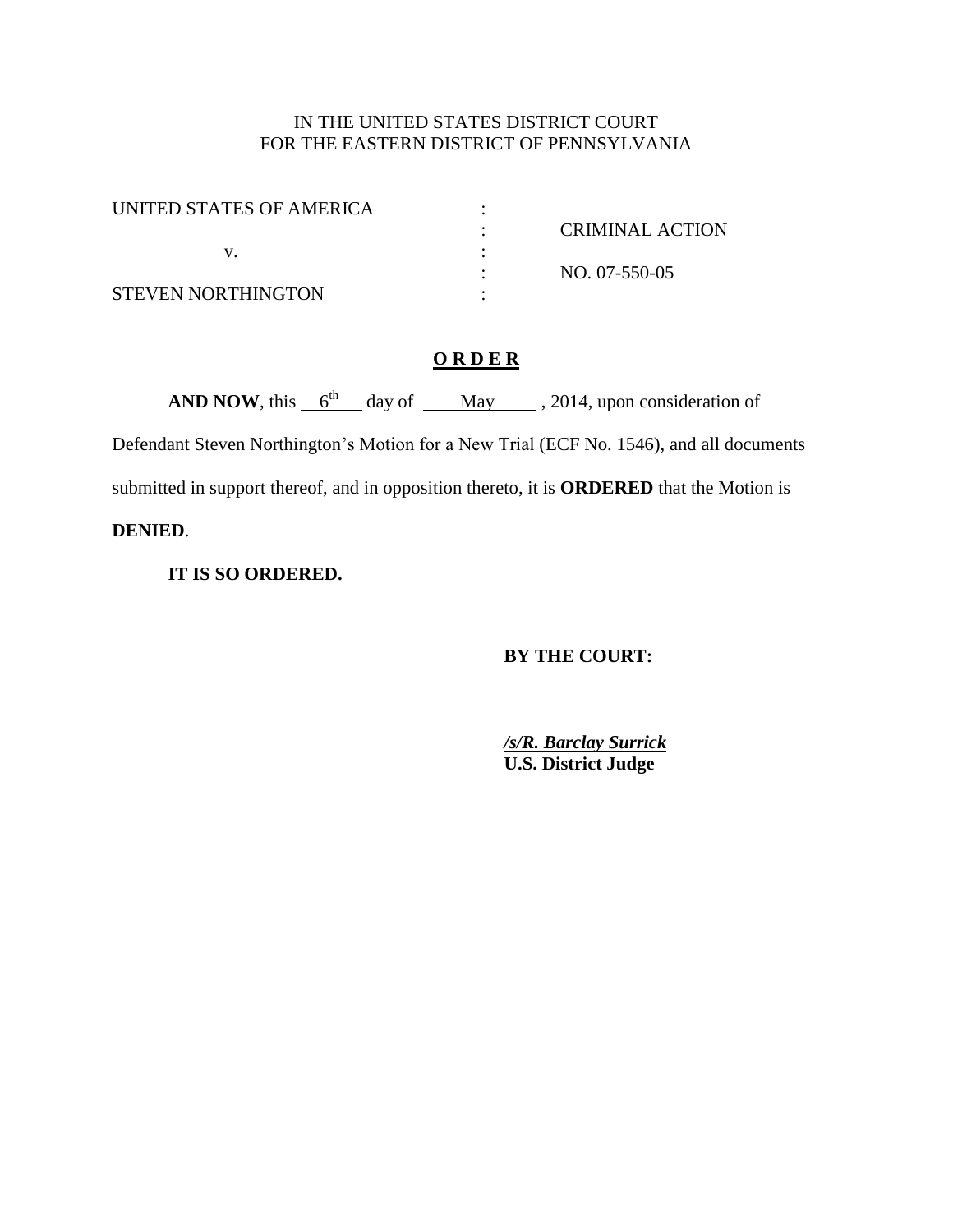# IN THE UNITED STATES DISTRICT COURT FOR THE EASTERN DISTRICT OF PENNSYLVANIA

| UNITED STATES OF AMERICA |                 |
|--------------------------|-----------------|
|                          | CRIMINAL ACTION |
|                          |                 |
|                          | NO. 07-550-05   |
| STEVEN NORTHINGTON       |                 |

## **SURRICK, J. MAY 6, 2014**

### **MEMORANDUM**

Presently before the Court is Defendant Steven Northington's Motion for a New Trial (ECF No. 1546). For the following reasons, Defendant's Motion will be denied.

## **I. BACKGROUND**

On May 13, 2013, a jury found Defendant Steven Northington guilty of conspiring to participate in the affairs of a racketeering enterprise, in violation of 18 U.S.C. § 1962(d) ("RICO conspiracy"), and of two counts of murder in aid of racketeering, in violation of 18 U.S.C. § 1962(a)(1). (Verdict Sheet, ECF No. 1330 (filed under seal).) Defendant was tried along with three co-Defendants: Kaboni Savage; Robert Merritt; and Kidada Savage. Defendant now moves for a new trial, contending that the Court erred on multiple grounds.

## **A. The Indictment**

 $\overline{a}$ 

The seventeen-count Fourth Superseding Indictment was returned on May 9, 2012, charging Defendant and his co-Defendants with various crimes relating to a RICO conspiracy involving drug trafficking, murder, and witness intimidation. (Fourth Superseding Indictment ("Indictment"), ECF No. 480.)<sup>1</sup> Count 1 of the Indictment, the RICO conspiracy count, charged

 $1$  On March 11, 2011, the Government filed a notice of intent to seek the death penalty against Defendant and his co-Defendants, Kaboni Savage and Robert Merritt. (*See* ECF Nos. 196, 197 and 198.)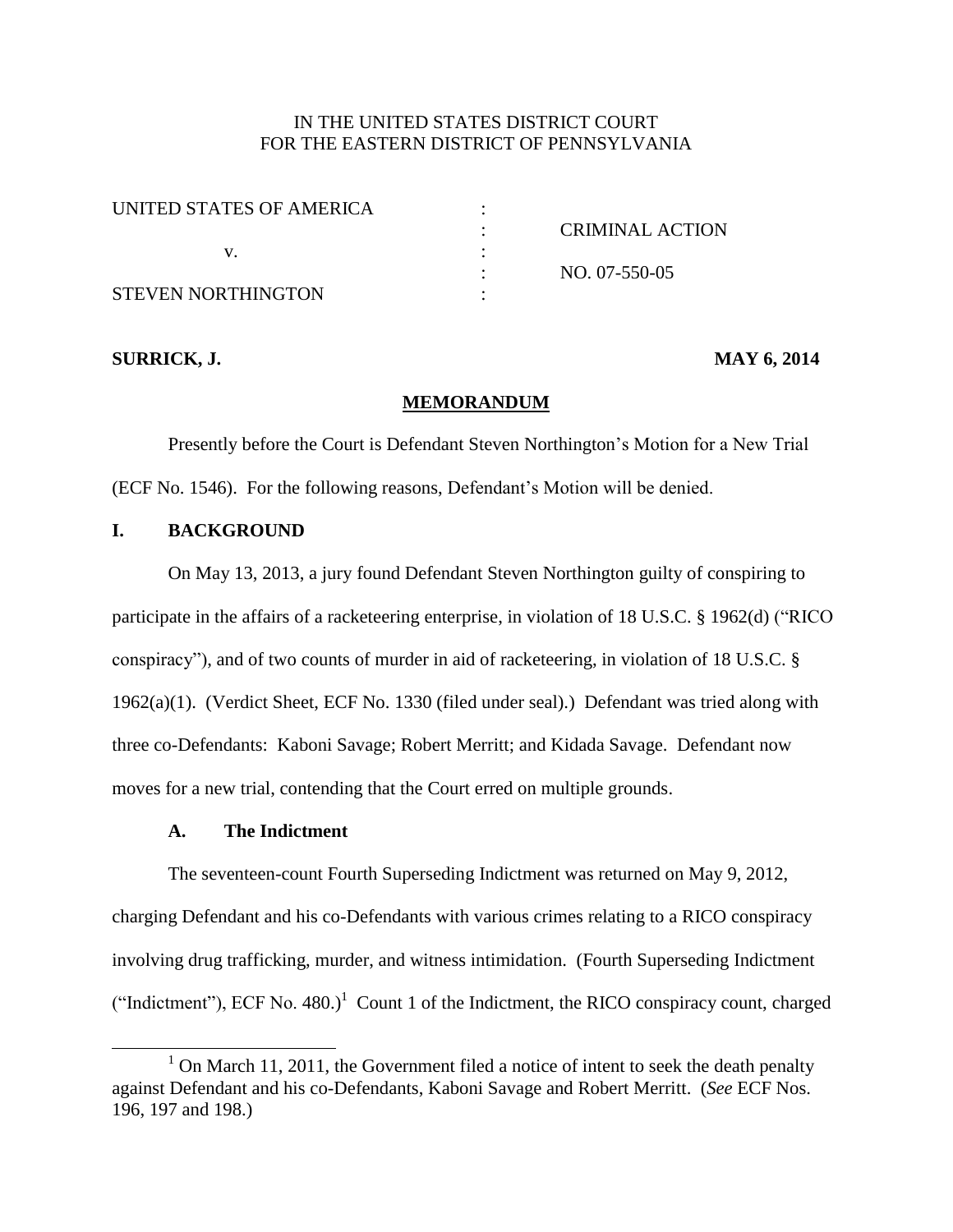all Defendants with conspiring to participate in the affairs of a racketeering enterprise, which is referred to in the Indictment as the Kaboni Savage Organization ("KSO"). The Indictment alleged that from late 1997 through April 2010, the KSO conspired and agreed to commit racketeering acts, such as murder, dealing in controlled substances, arson, witness tampering, and money laundering. (Indictment  $\P$ 1(a)-(f).) The Indictment states that Defendants and others were "members of a regional criminal organization" that "maintained control of its drug distributions, and its exclusive control of its drug corners, through a pattern of threats, intimidation, violence, and murder. (*Id*. at ¶¶ 2, 5.)

The Indictment sets forth the roles that each of the Defendants played with respect to the enterprise, and states that Defendant "was a drug distributor, drug corner boss, enforcer and assassin for the KSO." (*Id*. at ¶ 12(c).) The Indictment further states that Defendant "participated in murders, the distribution of controlled substances, carrying firearms during violent crimes, witness tampering, and witness retaliation." (*Id*.) The Indictment sets forth 140 paragraphs of overt acts that were alleged to have been committed by Defendants "[i]n furtherance of the conspiracy, and to effect the objects and purposes" of the conspiracy. (*Id*. at ¶14(1)-(140).) Many of the overt acts describe events involving co-conspirators and Defendant's co-Defendants. The overt acts involving Defendant relate to: the distribution of controlled substances; the murder of Barry Parker in February of 2003; the murder of Tybius Flowers in February of 2004, which was allegedly committed to prevent Flowers from testifying against Kaboni Savage in a state court murder trial; and the threatening of a co-conspirator and cooperating witness during a federal drug conspiracy trial. (*Id.* at  $\P$  32-39, 46, 54-55, 126.)<sup>2</sup>

 $2^2$  Savage, Northington, and four other co-defendants not charged in the instant Indictment were prosecuted in the 2005 federal drug conspiracy case before the Honorable Mary A. McLaughlin. After a seven-week trial, Defendant was found guilty of conspiracy to manufacture and distribute cocaine and cocaine base, and possession of a firearm as a convicted felon. *See*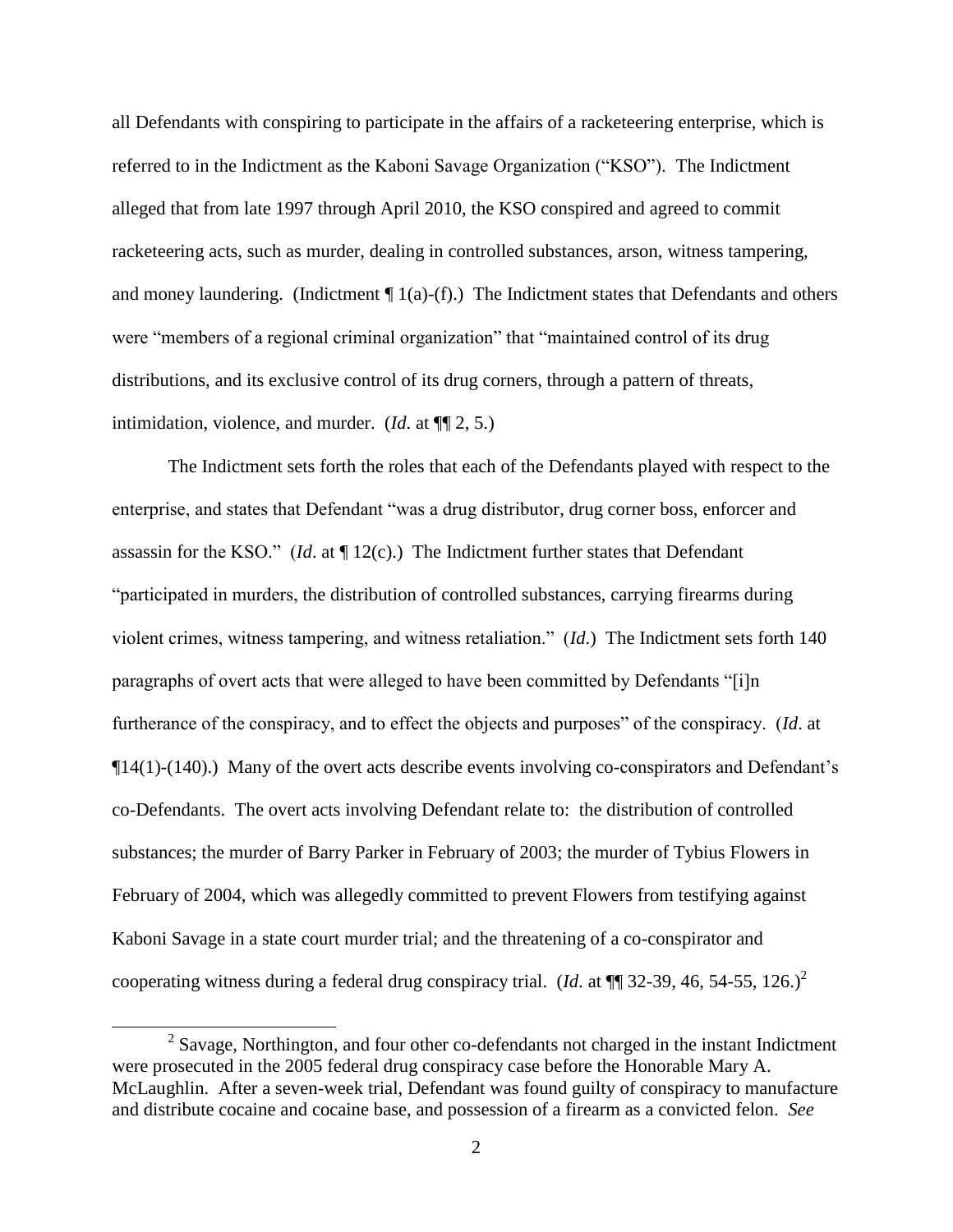## **B. Pretrial Motions**

 $\overline{a}$ 

Over seventy pretrial motions were filed in this case. Countless other motions were filed during the trial. Many of the motions dealt with issues related to capital punishment, while others addressed evidentiary issues, sufficiency of the Indictment, trial procedure, the jury selection process, and discovery. In the instant Motion, Defendant takes issue with the Court's ruling on five of those motions: (1) the motion to sever; (2) the motion to suppress evidence; (3) the motion to preclude prior bad acts evidence; (4) the motion to secure the jury from the county of offense; and (5) the motion to increase the pool of prospective jurors and strike the current jury panel. We address, briefly, the procedural history of each of these motions.

On February 17, 2012, Defendant filed a motion to sever his trial from the trial of his co-Defendants. (Def.'s Severance Mot., ECF No. 363.) On April 5, 2012, the Government filed an omnibus response to all of Defendants' motions to sever, including Northington's. (ECF No. 450.) On December 18, 2012, the Court filed a Memorandum and Order denying Defendants' motions to sever. (Severance Mem., ECF No. 846; Severance Order, ECF No. 847.)

On February 21, 2012, Defendant filed a motion to suppress physical evidence seized from 3908 North Franklin Street. (ECF No. 401.) On April 16, 2012, the Government filed an omnibus response in opposition to Defendants' motions to suppress physical evidence obtained pursuant to valid search warrants. (ECF No. 466.) On January 23, 2013, Defendant filed a memorandum in further support of his motion to suppress physical evidence. (ECF No. 934 (filed under seal).) The Government filed a response to Defendant's memorandum that same day. (ECF No. 936.) On January 30, 2013, the Court filed a Memorandum and Order, both

*United States v. Savage,* No. 04-269 (E.D. Pa.), at ECF Nos. 448, 717. Defendant is serving a sentence of 235 months imprisonment for those crimes. *See Savage*, 04-269, at 895. Defendant is also serving a life sentence as a result of a state court conviction for the murder of Barry Parker.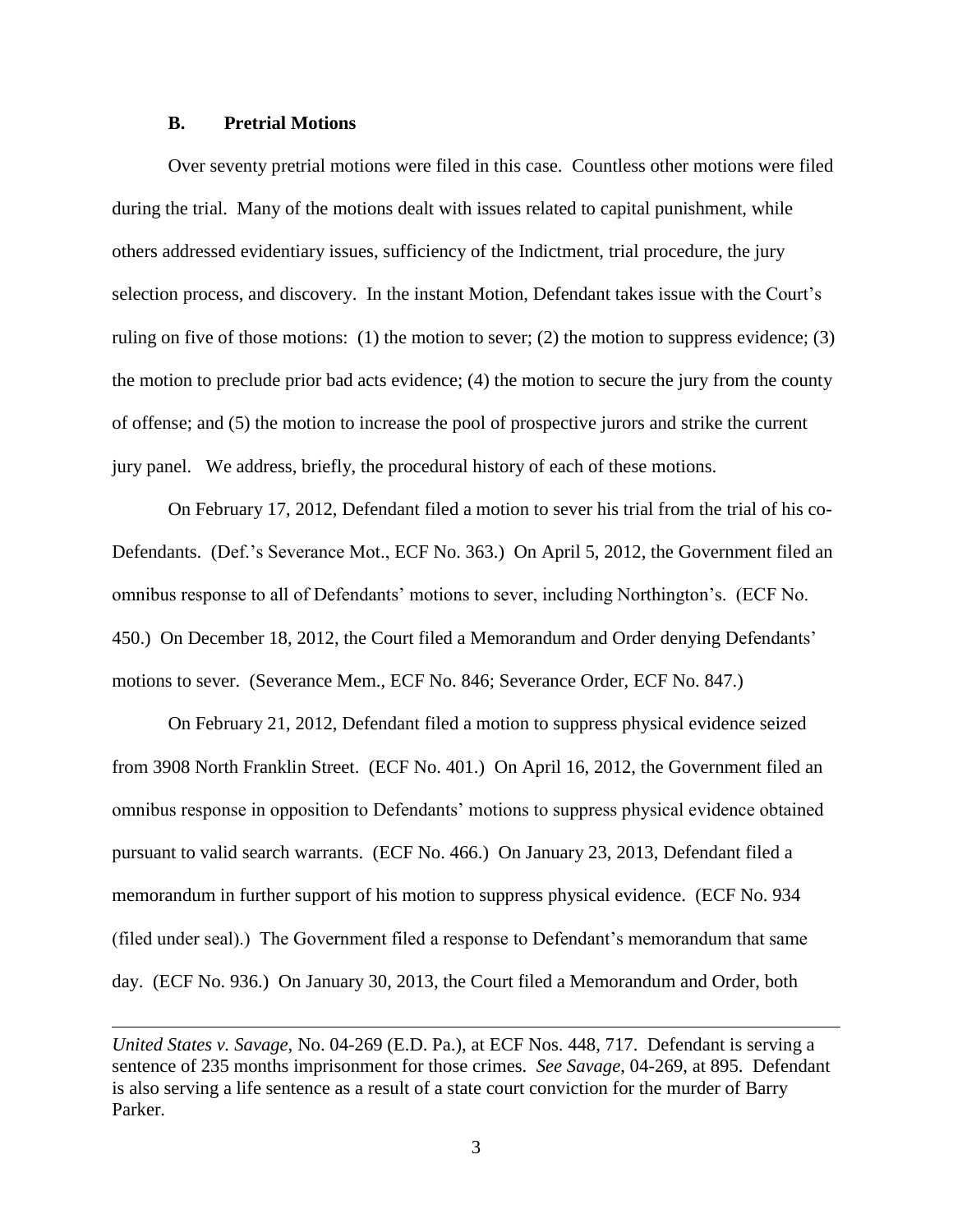under seal, denying Defendant's motion to suppress. (Suppress Mem., ECF No. 983 (filed under seal); Suppress Order, ECF No. 984 (filed under seal).)

On December 17, 2012, the Government filed a notice of potential prior bad acts evidence pursuant to Federal Rule of Evidence 404(b). (ECF No. 828.) The evidence related to an arrest of Defendant that occurred on September 8, 2004. On January 16, 2013, Defendant filed a motion to strike this notice and to preclude the evidence from being admitted at the trial. (ECF No. 910.) The Government filed a response to Defendant's motion to strike on January 1, 2013. (ECF No. 921.) On February 1, 2013, we filed a Memorandum and Order denying Defendant's motion to strike. (404(b) Mem., ECF No. 1023; 404(b) Order, ECF No. 1024.)

On February 21, 2012, Defendant filed a motion to secure the jury from the county of offense, pursuant to 18 U.S.C. § 3235 (ECF No. 403) and a motion to increase the pool of eligible jurors (ECF No. 406). On April 10, 2012, the Government filed a response to both of these motions. (ECF No. 457.) On October 2, 2012, we filed a Memorandum and Order denying Defendant's motion to secure the jury from the county of the offense. (County Mem., ECF No. 639; County Order, ECF No. 640.) On November 6, 2012, Defendant filed another motion to increase the pool of prospective jurors, and to strike the current jury panel. (ECF No. 701.) On January 28, 2013, a Memorandum and Order was entered denying Defendant's motion. (Juror Mem., ECF No. 969; Juror Order, ECF No. 970.)

## **C. Jury Selection**

Jury selection began on September 27, 2012 and lasted until January 29, 2013. Selecting and empaneling a jury in any capital case involves significant time and effort because prospective jurors must be carefully screened to ensure that they can maintain impartiality in their views about capital punishment. In addition, because of the nature of this case, the parties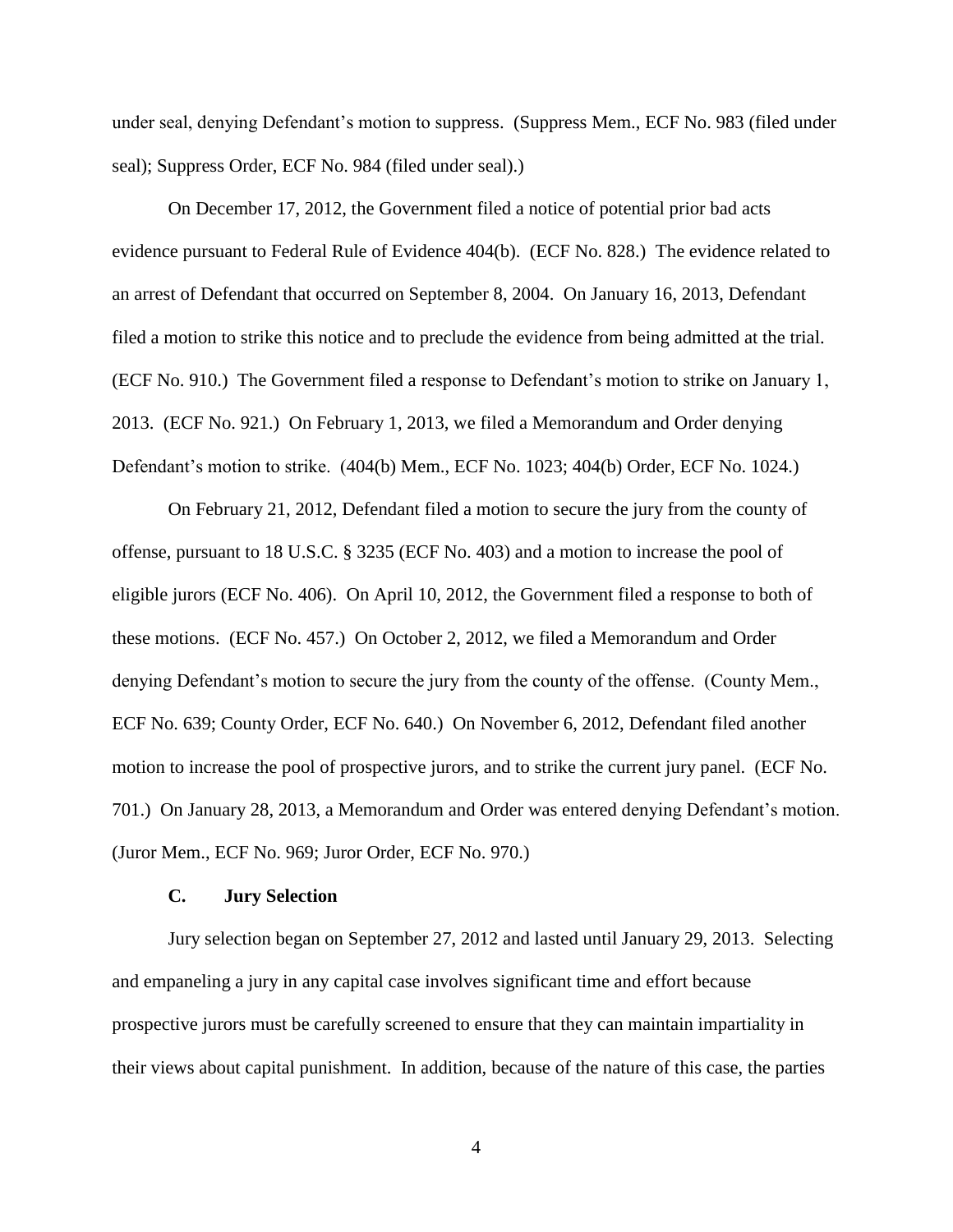predicted that the case would last many months. It was therefore necessary to ensure that the prospective juror was capable of committing to sit through the guilt phase and penalty phase of this multi-Defendant capital trial. It was determined prior to jury selection that the process for empaneling a jury would remain anonymous due to concerns about the safety of jurors.<sup>3</sup> Approximately 1,130 jurors were initially summoned to fill out extensive jury questionnaires that included questions about their backgrounds, possible hardship concerns, attitudes about the death penalty, and general views about aspects of the criminal justice system. Counsel for all parties reviewed the questionnaires and agreed to strike many of the jurors for hardship and for cause. The remaining approximately 350 jurors returned for individual *voir dire*, scheduled over the course of several weeks. The jury that was ultimately selected consisted of twelve jurors and six alternate jurors. Two of the selected jurors and one alternate juror were African American.

## **D. The Trial, Conviction, and Verdict<sup>4</sup>**

 $\overline{a}$ 

Opening statements began on February 4, 2013. The trial lasted approximately fourteen weeks. During the trial, the Government presented over 70 witnesses, over 1000 exhibits, and numerous intercepted Title III wiretap conversations. All of this evidence was used to develop the Government's theory that Defendants, together with other co-conspirators, participated in an overarching RICO conspiracy involving drug distribution, murder, arson, witness tampering, and

<sup>&</sup>lt;sup>3</sup> By Memorandum and Order dated September 14, 2012, we determined that an anonymous jury was appropriate. (*See* ECF Nos. 601, 602.)

<sup>&</sup>lt;sup>4</sup> Defendant does not raise a sufficiency of the evidence argument in the instant post-trial motion seeking a new trial. Instead, Defendant contends that the Court erred in denying multiple pretrial motions, failing to grant a mistrial as a result of alleged prosecutorial misconduct, and denying Defendants' *Batson* challenges to two jurors struck by the Government. Because Defendant does not raise a sufficiency of the evidence argument, it is not necessary to provide a detailed account of the facts and evidence presented at trial. When certain facts are required to rule on Defendant's claims, we include those relevant facts in the section of this Memorandum addressing the particular claim.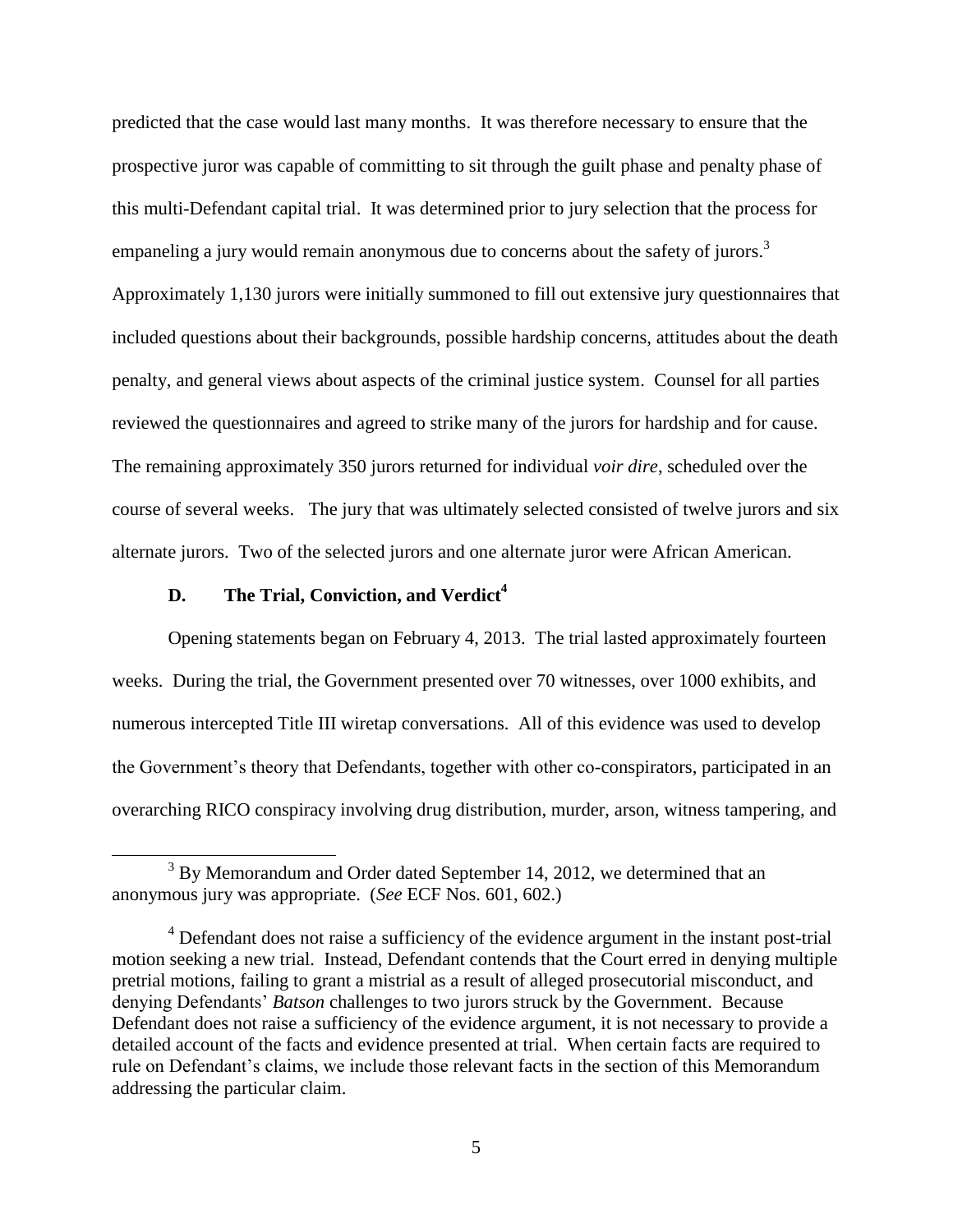witness retaliation. Although not all of the evidence and testimony related specifically to Defendant, there was substantial evidence that permitted the jury to determine Defendant's involvement in the RICO conspiracy. The evidence and testimony, as it related to Defendant, centered on his drug distribution activities, the murder of Barry Parker, the murder of Tybius Flowers, and Defendant's September 8, 2004 arrest in North Philadelphia. A significant amount of the trial evidence related to the October 9, 2004 firebombing of the home of Eugene Coleman, a former associate of Kaboni Savage. Suspicious that Coleman was cooperating with the Government, Savage directed co-conspirator and cooperating witness, Lamont Lewis, to set fire to Coleman's home. Lewis solicited the assistance of his cousin, co-Defendant Robert Merritt. Lewis was charged in the First Superseding Indictment; however, the charges against Lewis were disposed of by guilty plea on April 21, 2011. The firebombing took the lives of Coleman's mother, infant son, and four other relatives. At trial, the Government established that the firebombing was ordered by Savage, with the assistance of his sister, Kidada Savage, to intimidate Coleman from testifying against him at the 2004 drug conspiracy trial. Defendant was not charged in the six murder counts in the Indictment related to the firebombing, and the Government never alleged that Defendant was in any way involved in the arson murders that took place on October 9, 2004.

On May 13, 2013, the jury returned its verdict in the guilt phase of the trial. The jury found Defendant guilty of RICO conspiracy (Count 1), the murder of Barry Parker in aid of racketeering (Count 5), and the murder of Tybius Flowers in aid of racketeering (Count 7). (Verdict Sheet; Min. Entry, ECF No.  $1329.$ )<sup>5</sup>

 $<sup>5</sup>$  Kaboni Savage was found guilty on all counts: RICO conspiracy; twelve counts of</sup> murder in aid of racketeering; conspiracy to commit murder in aid of racketeering; witness retaliation; and using fire to commit a felony. (Verdict Sheet.) After a penalty phase hearing, the same jury that determined Savage's guilt sentenced Kaboni Savage to death on thirteen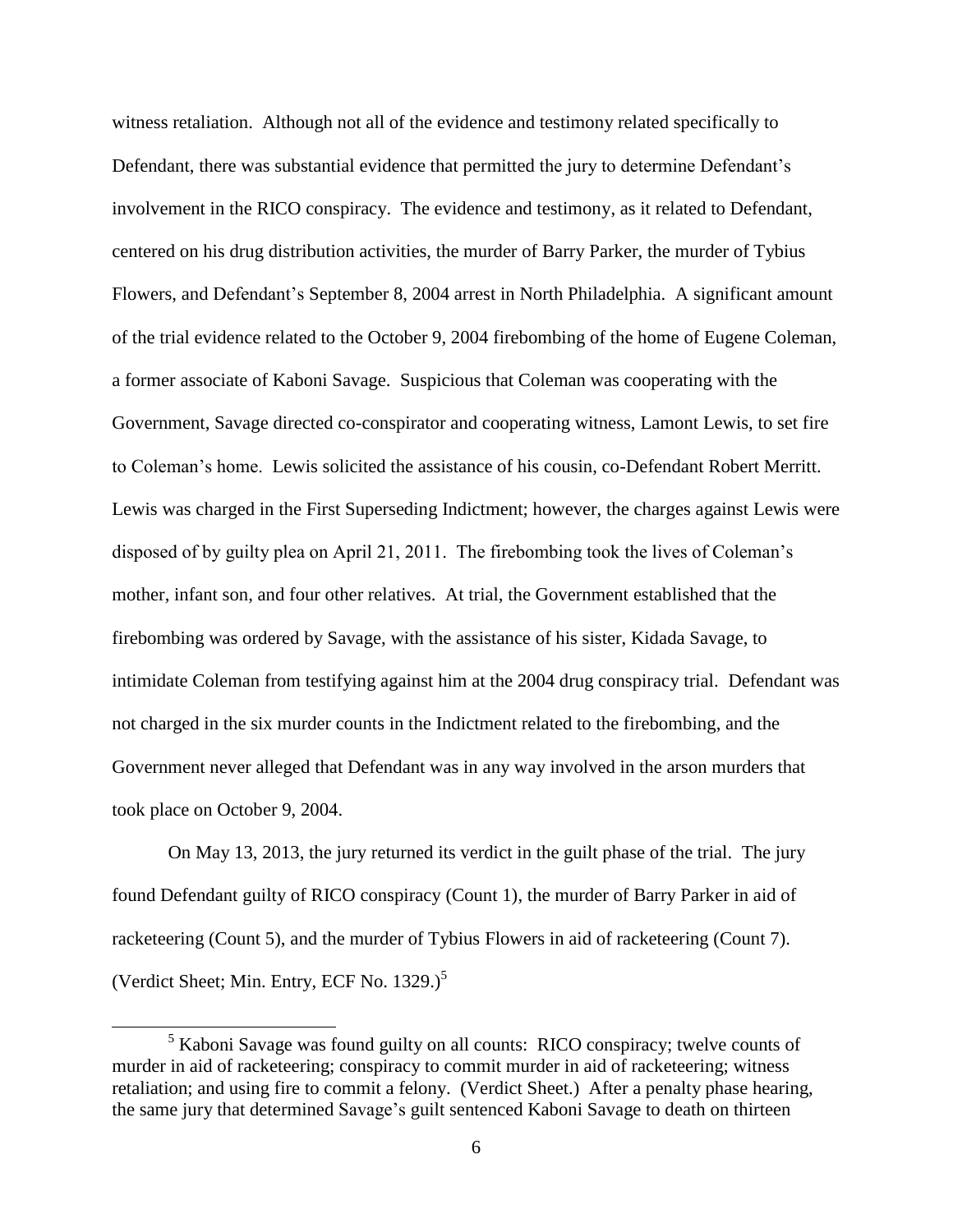As part of their verdict, the jury made special findings in accordance with *Apprendi v.* 

*New Jersey*, 530 U.S. 466 (2000). These findings were required to determine the potential

maximum sentence Defendant faced for the RICO conspiracy conviction. The jury found

unanimously, beyond a reasonable doubt, that the following sentencing factors were proven as to

Defendant:

Special Sentencing Factor #5: The Barry Parker Murder

On or about February 26, 2003, in Philadelphia, in the Eastern District of Pennsylvania, the defendants, KABONI SAVAGE and STEVEN NORTHINGTON, knowingly and intentionally murdered, knowingly aided and abetted, and willfully caused the murder of, and aided, agreed, or attempted to aid, and solicited another to commit, the murder of Barry Parker, a human being, in violation of the laws of the Commonwealth of Pennsylvania, that is, Title 18, Pennsylvania Consolidated Statutes Annotated, Sections 2502(a) and 306.

(Verdict Sheet 5-6.)

# Special Sentencing Factor #7: The Tybius Flowers Murder

On or about March 1, 2004, in Philadelphia, in the Eastern District of Pennsylvania, the defendants, KABONI SAVAGE and STEVEN NORTHINGTON, knowingly and intentionally murdered, knowingly aided and abetted, and willfully caused the murder of, and aided, agreed, or attempted to aid, and solicited another to commit, the murder of Tybius Flowers, a human being, in violation of the laws of the Commonwealth of Pennsylvania, that is, Title 18, Pennsylvania Consolidated Statutes Annotated, Sections 2502(a) and 306.

(*Id*. at 7.)

 $\overline{a}$ 

The jury made one other finding with respect to Count 1. Specifically, they determined

that the following special sentencing factor was not proven as to Defendant:

separate counts. (*See* Min. Entry, ECF No. 1443; Savage Sent. Verdict Sheet, ECF No. 1434.) Robert Merritt was found guilty of the RICO conspiracy count, but found not guilty on the remaining counts charged against him. (*Id*.) Because Merritt was acquitted on all of the deatheligible counts, he did not proceed to a sentencing hearing. Kidada Savage was found guilty of RICO conspiracy, six counts of murder in aid of racketeering, retaliating against a witness, and using fire to commit a felony. She was sentenced on February 21, 2014 to the statutory maximum penalty of life imprisonment. (ECF Nos. 1555, 1556.)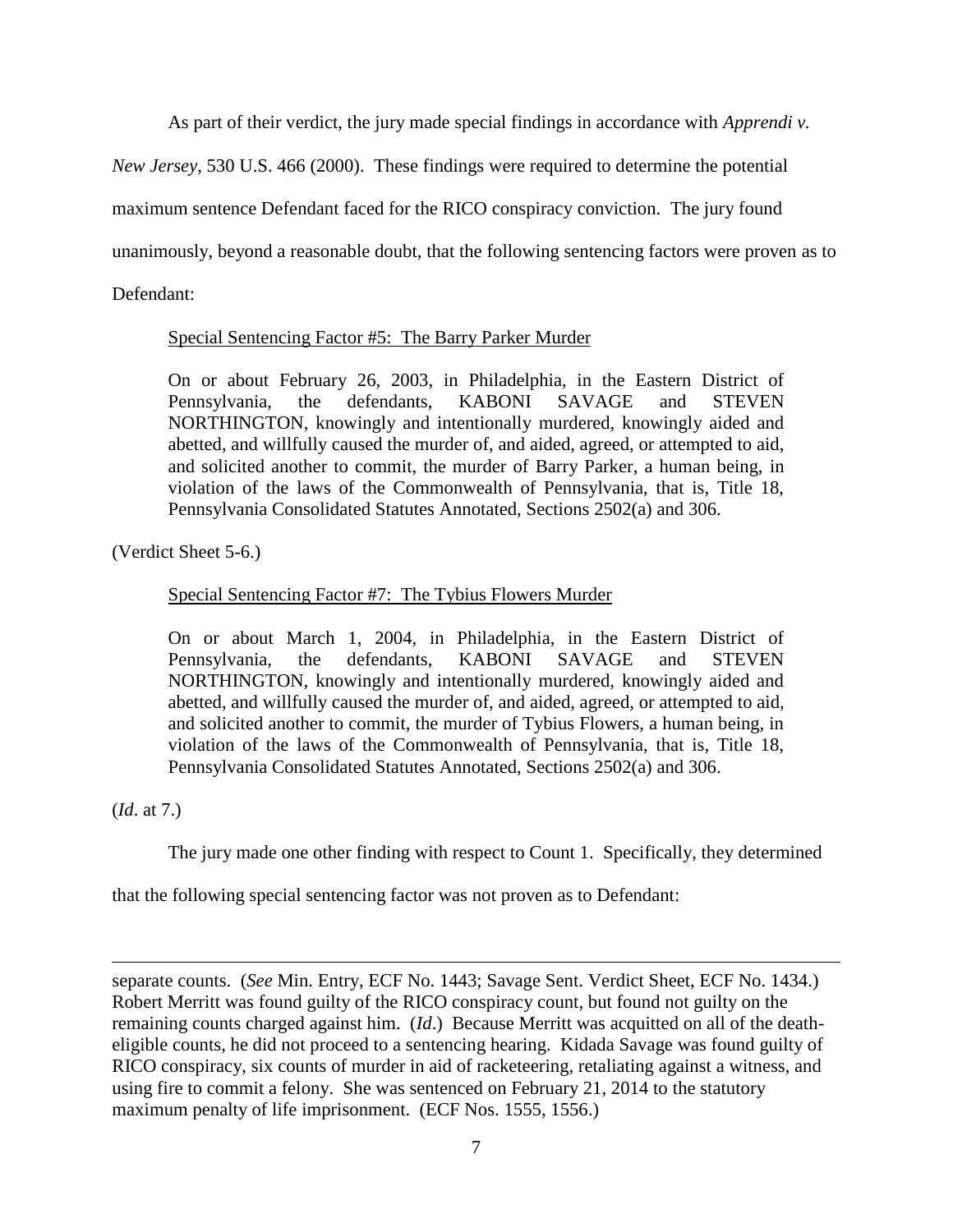#### Special Sentencing Factor # 2: The Drug Distribution Conspiracy

From a time at least as early as in or about late 1997 to on or about August 16, 2007, in Philadelphia, in the Eastern District of Pennsylvania, and elsewhere, the defendants, KABONI SAVAGE, ROBERT MERRITT, STEVEN NORTHINGTON, and KIDADA SAVAGE, knowingly and intentionally conspired and agreed to distribute, and to possess with intent to distribute 5 kilograms or more of a mixture and substance containing a detectable amount of cocaine, 280 grams or more of a mixture and substance containing a detectable amount of cocaine base ("crack"), heroin, marijuana, and one kilogram or more of a mixture or substance containing a detectable amount of phencyclidine (PCP); all in violation of Title 21, United States Code, Sections 841(a)(1), 841(b)(1)(A), and 846.

[As to each defendant, the jury must be unanimous as to whether 5 kilograms or more of cocaine, 280 grams or more of cocaine base ("crack"), 1 kilogram more of PCP, or any combination of those threshold amounts, was involved in conspiracy and foreseeable to that defendant.]

(*Id*. at 2-3.)

After the verdict, Defendant proceeded to the penalty phase of his trial. On June 13,

2013, the Jury determined that Defendant should be sentenced to life imprisonment without the possibility of release. (Min. Entry, ECF No. 1465.) On June 19, 2013, the court imposed that sentence on Defendant. (Min. Entry, ECF No. 1485; Northington Sent. Verdict Sheet, ECF No. 1488.)

## **E. Procedural History**

On July 1, 2013, Defendant filed a motion for extension of time to file post-verdict motions. (ECF No. 1493.) The Court granted Defendant's motion on July 2, 2013. (ECF No. 1494.) The Order stated that Defendant has until ninety days from the date of the Order to file post-verdict motions. (*Id*.) On October 2, 2013, which was 92 days after the entry of the Court's order extending the deadline, Defendant filed another motion requesting an extension of time to file post-verdict motions. (ECF No. 1542.) The Court granted Defendant's second request for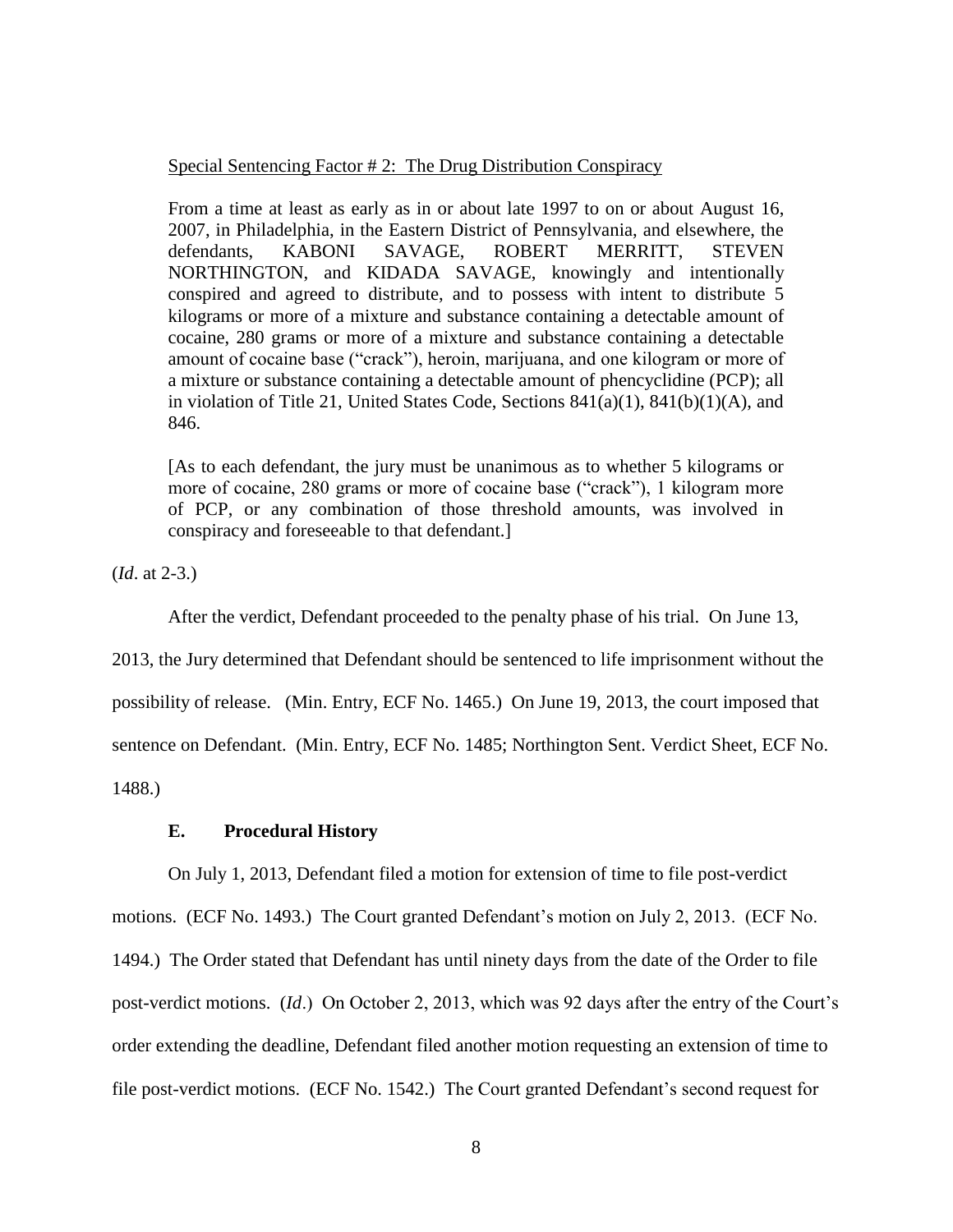an extension that same day. (ECF No. 1543.) The Order stated that Defendant had thirty days from the date of the Order to file any post-verdict motions. (*Id*.)

On November 2, 2013, Defendant filed the instant Motion for a New Trial. (Def.'s Mot., ECF No. 1546.) On November 22, 2013, the Government filed a response in opposition to the Motion. (Gov't's Resp., ECF No. 1547.)

### **II. LEGAL STANDARD**

Defendant seeks a new trial under Rule 33 of the Federal Rules of Criminal Procedure. Rule 33 permits a court to vacate any judgment and grant a new trial "if the interest of justice so requires." Fed. R. Crim. P. 33(a). When considering a Rule 33 motion, "[t]he court may weigh the evidence, but may set aside the verdict and grant a new trial only if it determines that the verdict constitutes a miscarriage of justice, or if it determines that an error at trial had a substantial influence on the verdict." *United States v. Parrott*, No. 09-245, 2010 U.S. Dist. LEXIS 20613, at \*6 (E.D. Pa. Mar. 4, 2010) (citation omitted). "A new trial is required on the basis of evidentiary errors only when the 'errors, when combined, so infected the jury's deliberation that they had a substantial influence on the outcome of the trial.'" *Id*. (quoting *United States v. Thornton*, 1 F.3d 149, 156 (3d Cir. 1993)). Rule 33 Motions should be "granted sparingly and only in exceptional cases." *Gov't of Virgin Islands v. Derricks*, 810 F.2d 50, 55 (3d Cir. 1987).

#### **III. DISCUSSION**

Defendant makes the following arguments in support of his request for a new trial:

1. The Court erred by failing to grant Defendant's motion to sever his trial from the trial of his co-Defendants.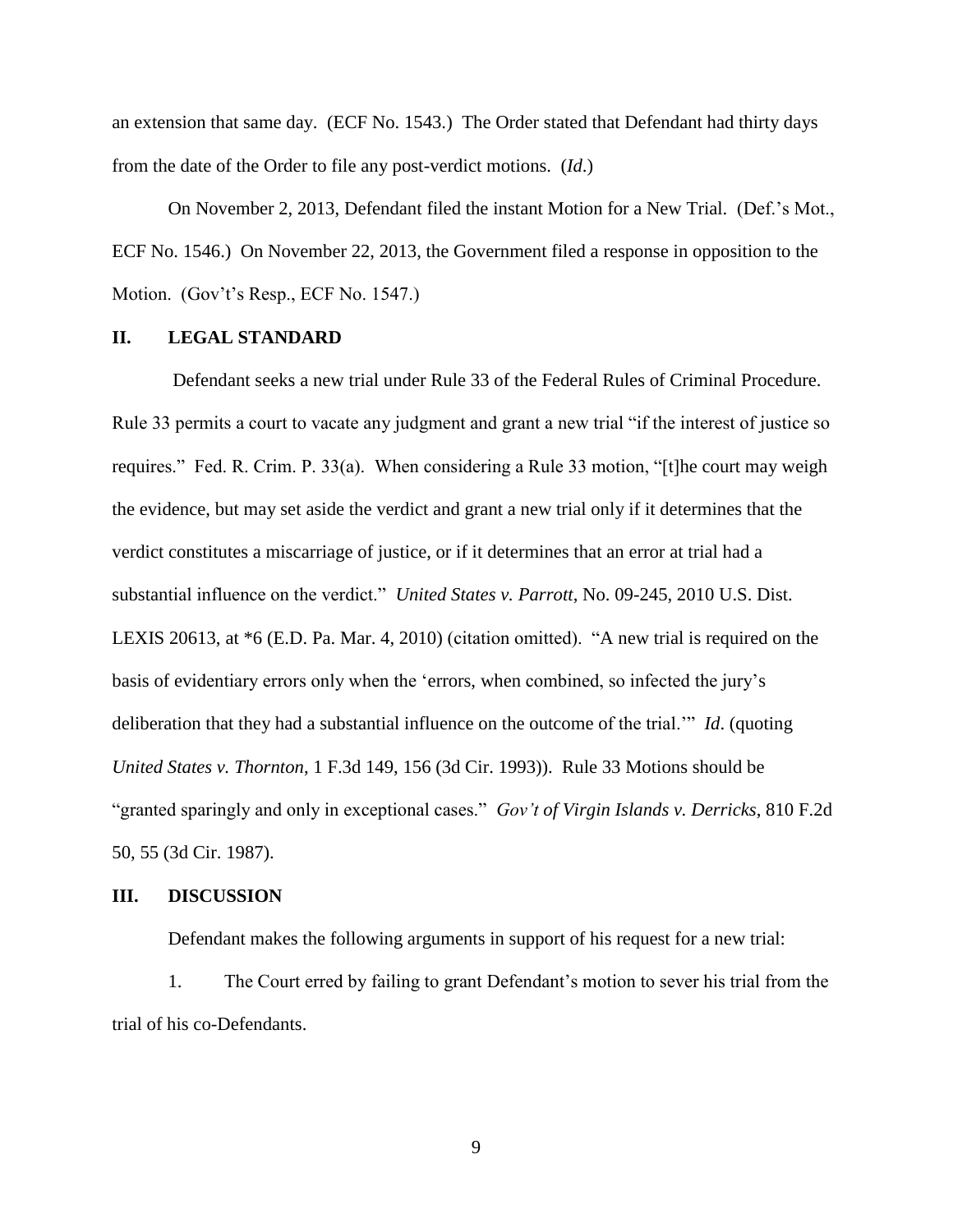2. The Court erred by failing to grant Defendant's motion to suppress physical evidence seized from 3908 North Franklin Street, Philadelphia, Pennsylvania.

3. The Court erred by failing to bar the Government from introducing other act evidence pursuant to Federal Rule of Evidence 404(b).

4. The Court erred by failing to grant Defendant's motion to secure the jury from the county of the offense.

5. The Court erred by failing to grant Defendant's motion to increase the pool of prospective jurors and to strike the current jury panel.

6. The Court erred by failing to empanel jurors stricken by the Government, in violation of *Batson v. Kentucky*, 476 U.S. 79 (1986), and its progeny.

7. The Court erred by failing to grant a motion for mistrial relating to the testimony of Government witness, Lamont Lewis.<sup>6</sup>

8. The Court erred by failing to grant Defendant's motion for a mistrial as a result of a statement made by the Government during its closing argument.

### **A. Denial of Severance Motion**

 $\overline{a}$ 

Defendant first argues that he is entitled to a new trial on the basis of the Court's prior ruling denying his request to sever his trial from that of his co-Defendants. Specifically, Defendant contends that his co-Defendants "were charged with murders which were greater in number, severity, callousness and emotional impact" than the crimes with which Defendant was charged. (Def.'s Mot. 2-3.) Defendant is referencing the arson murders of the Coleman family members. Defendant was not charged with those crimes. With regard to the arson murders, the

<sup>&</sup>lt;sup>6</sup> Defendant is no longer pursuing this argument in support of his request for a new trial. (Def.'s Mot. 31.) Defendant indicates that, since "the testimony at issue related to the impact the testimony could have presented in the penalty phase of the trial," the argument is now moot as Defendant was not sentenced to death. (*Id*.)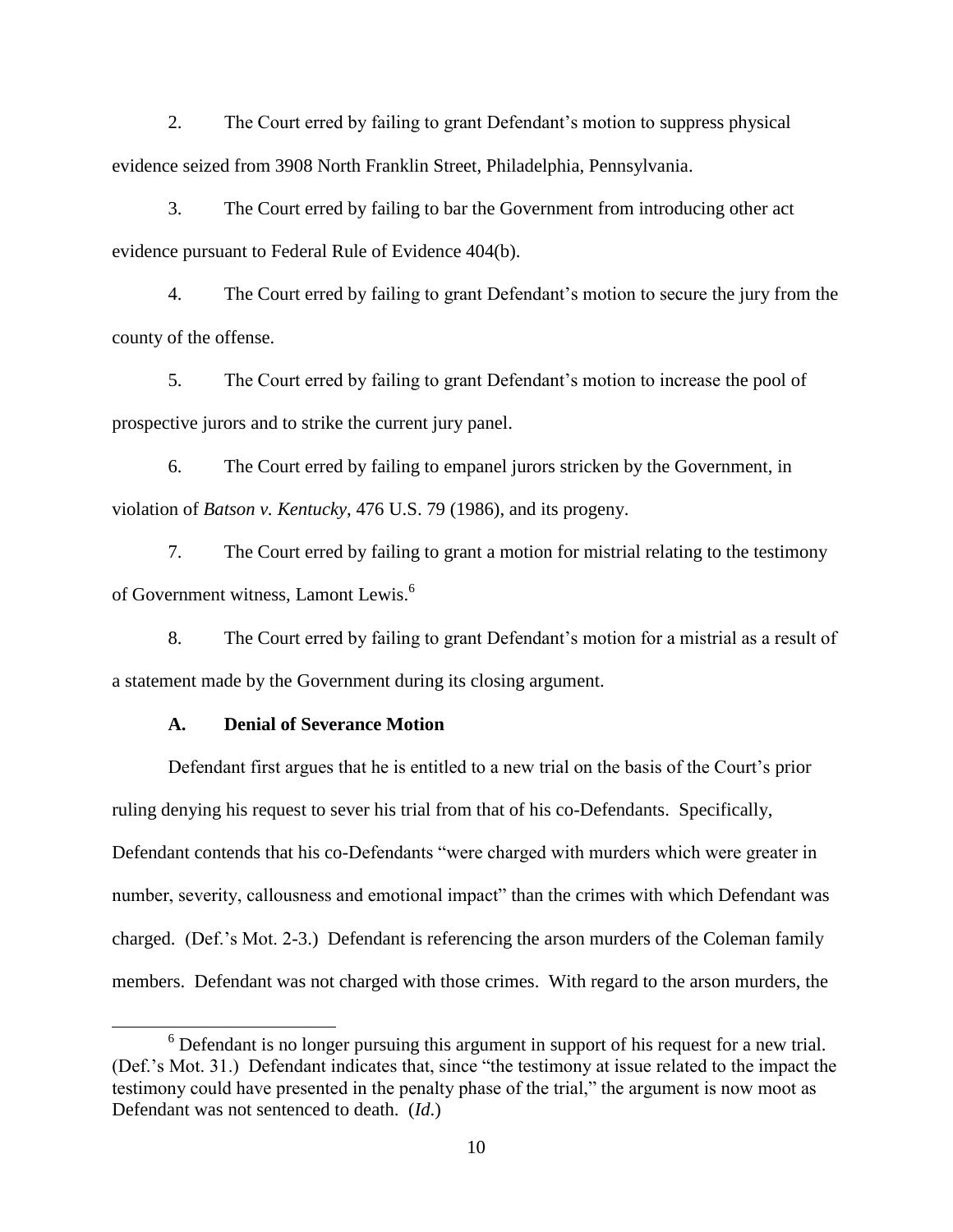jury heard intercepted Title III wiretap recordings, saw disturbing photographs, listened to the fire marshal describe the cause of the victims' deaths, and heard witnesses recount the details of the crime. Defendant contends that the spillover effect of this evidence was so prejudicial that he did not receive a fair trial.

In his pretrial motion seeking severance, Defendant raised precisely the same argument. Defendant argued that a joint trial would have violated his rights because "[t]he alleged acts of the joined co-defendants are so horrific and prejudicial that [he] will not be given the individualized consideration that the Constitution guarantees." (Def.'s Severance Mot. 2.) Focusing on the arson murders, Defendant contended that the evidence would inflame the jury, and thus prevent him from receiving a fair trial and sentencing.

In our December 18, 2012 Memorandum denying Defendant's pretrial severance motion, we determined that a joint trial for this RICO conspiracy case was appropriate. Specifically, we determined that "[t]he fact that the Indictment describes several murders in which Northington did not participate, including the arson murders, does not constitute 'clear and substantial' prejudice that would warrant severance." (Severance Mem. 13.); *United States v. Savage*, No. 07-550, 2012 U.S. Dist. LEXIS 179203, at \*23 (E.D. Pa. Nov. 30, 2012) (quoting *United States v. Riley*, 621 F.3d 312, 335 (3d Cir. 2010)). In reaching our conclusion, we found significant the general policy that "[p]articipants in a single conspiracy should ordinarily be tried together for purposes of judicial efficiency and consistency, even if the evidence against one is more damaging than that against another." (Severance Mem. 14); *Savage*, 2012 U.S. Dist. LEXIS 179203, at \*26 (quoting *United States v. Ward*, 793 F.2d 551, 556 (3d Cir. 1986)). In our consideration, we relied on the case, *United States v. Eufrasio*, 935 F.2d 553 (3d Cir. 1991), where the Third Circuit held that the denial of a severance motion was not an abuse of discretion.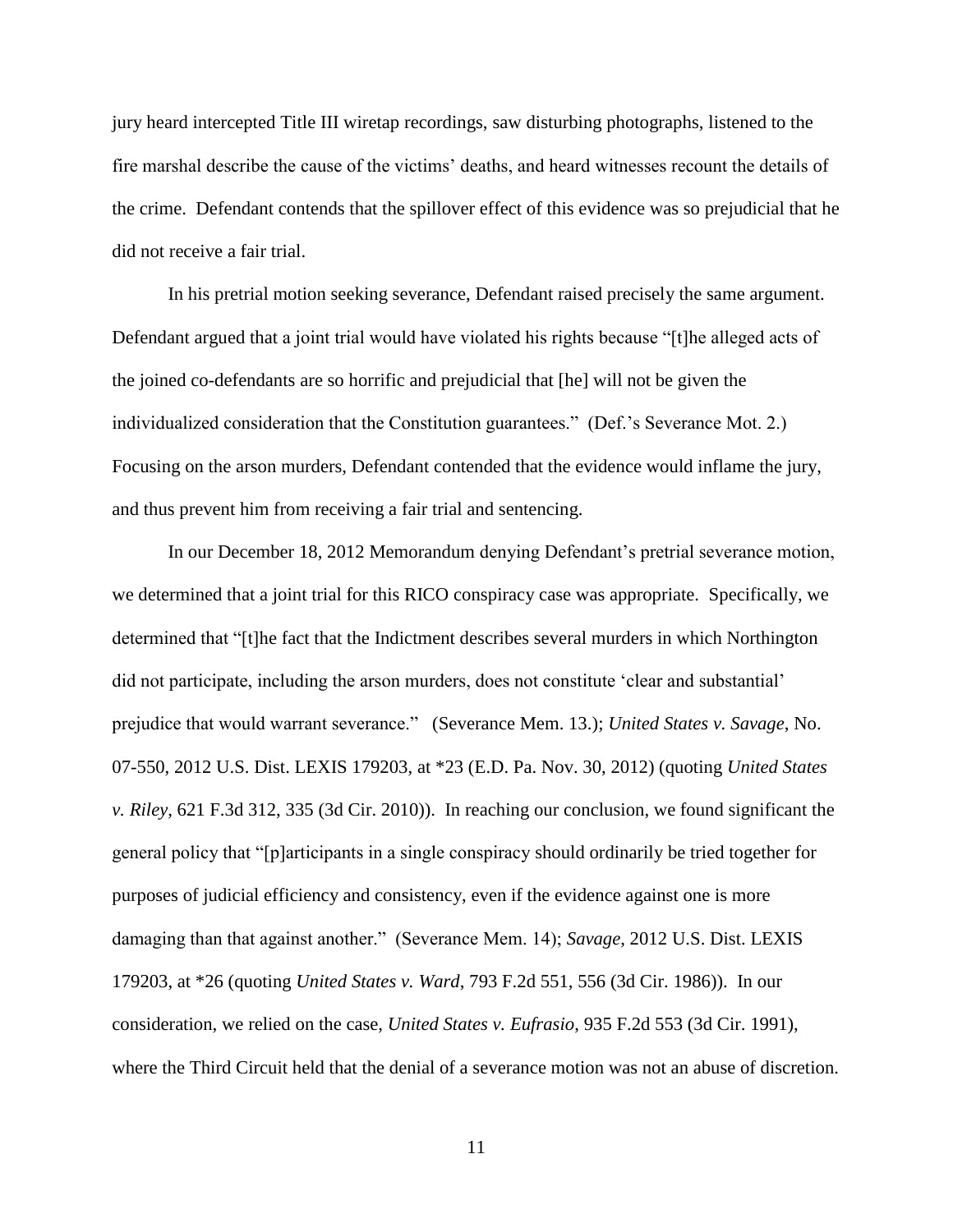The defendants in *Eufrasio* were charged in an overarching RICO conspiracy, but not charged with their co-Defendants in the murder conspiracy that served as a predicate act to the RICO count. The Court determined that a joint trial was appropriate because all the criminal acts charged against the defendants, including the murder conspiracy, were undertaken in furtherance of the conspiracy, and because "the public interest in judicial economy favored joinder." *Id*. at 568-69. *Eufrasio* applies with equal force to the instant Motion. There has been nothing presented during the trial or at any other time since we issued our Severance Memorandum that alters our conclusion that a joint trial was appropriate.

In addition, the jury instructions and the verdict slip make it clear that Northington was not charged with the arson murders. The Court instructed the jury that they must consider each charge and each Defendant separately:

Now, ladies and gentlemen, the defendants, Kaboni Savage, Robert Merritt, Steven Northington, and Kidada Savage are charged with a number of offenses. Later on, I will explain to you in detail what those offenses are. Before I do that, however, I want to emphasize several things.

Ladies and gentlemen, the number of offenses charged is not evidence of guilt. This should not influence your decision in any way. Also, in our system of justice, guilt or innocence is personal and individual. . . . [Y]ou must separately consider the evidence against each defendant on each offense charged, and you must return a separate verdict for each defendant for each offense charged.

For each defendant and each offense, you must decide whether the government has proven beyond a reasonable doubt that a particular defendant is guilty of a particular offense.

You should understand that your decision on any one defendant or any one offense, whether guilty or not guilty, should not influence your decision on any other defendant or defendants or offense or offenses. Each offense and each defendant must be considered separately.

(May 6, 2013 Trial Tr. 41-42, ECF No. 398.) We presume that the jury followed our

instructions. *See United States v. Urban*, 404 F.3d 754, 775 (3d Cir. 2005) (noting the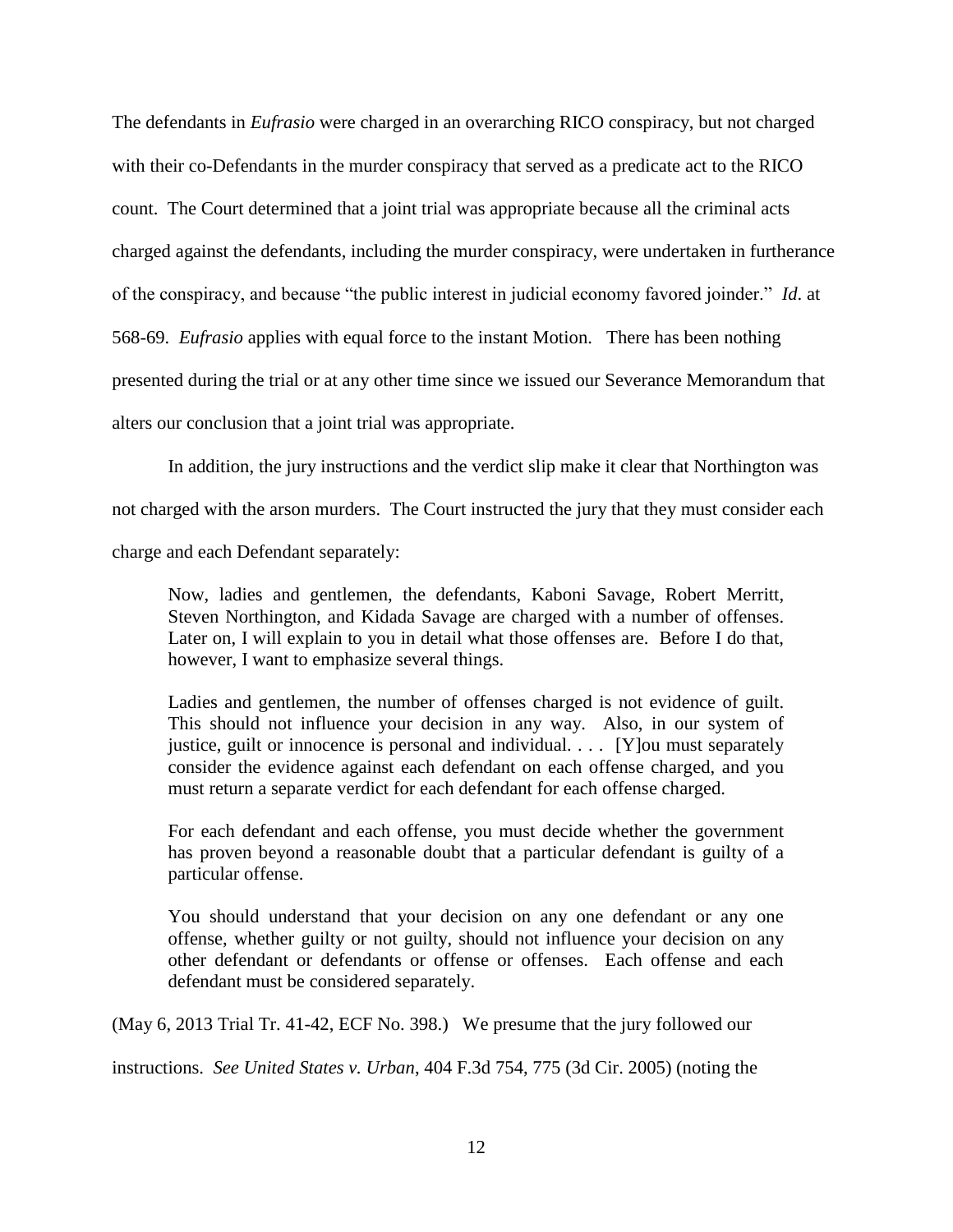presumption that juries follow the district court's instructions, and "regard such instructions as persuasive evidence that refusals to sever did not prejudice the defendant") (internal citations omitted). We are satisfied that the jury had no problem compartmentalizing the evidence against each Defendant, and that Defendant did not suffer any prejudice from being jointly tried with his co-Defendants.

### **B. Denial of Suppression Motion**

 $\overline{a}$ 

Defendant also contends that the Court erred by denying his motion to suppress physical evidence seized pursuant to a warrant issued for his residence at 3908 Franklin Street. Specifically, Defendant contends that the evidence seized pursuant to the warrant should have been suppressed because (1) the warrant contains material misrepresentations and omissions, (2) the warrant lacks probable cause, and (3) the good faith exception was not applicable. (Def.'s Mot. 6.)

We briefly recite the facts related to the issuance and execution of the challenged search warrant; however, reference is made to our January 30, 2013 Memorandum for a complete recitation of the facts. (*See* Suppress Mem. 4-5.) On the evening of February 26, 2003, Barry Parker was murdered at the intersection of Franklin and Luzerne Streets, in Philadelphia. At the trial, Lamont Lewis testified that he killed Barry Parker, with Defendant's assistance, and was compensated for the murder by Kaboni Savage. (April 1, 2013 Trial Tr. 160-61, ECF No. 1377.)<sup>7</sup> Detective Kenneth Rossiter of the Philadelphia Police Department ("PPD"), upon responding to the scene of the murder, interviewed two witnesses: Blossom Demonie and Earl

 $7$  The Parker murder was charged as a predicate act for the RICO conspiracy. Defendant was found guilty for both RICO conspiracy and for murder in aid of racketeering for the murder of Parker. In addition, the jury determined that the special sentencing factor related to the Parker murder was proven against Defendant. (Verdict Sheet 5-6.)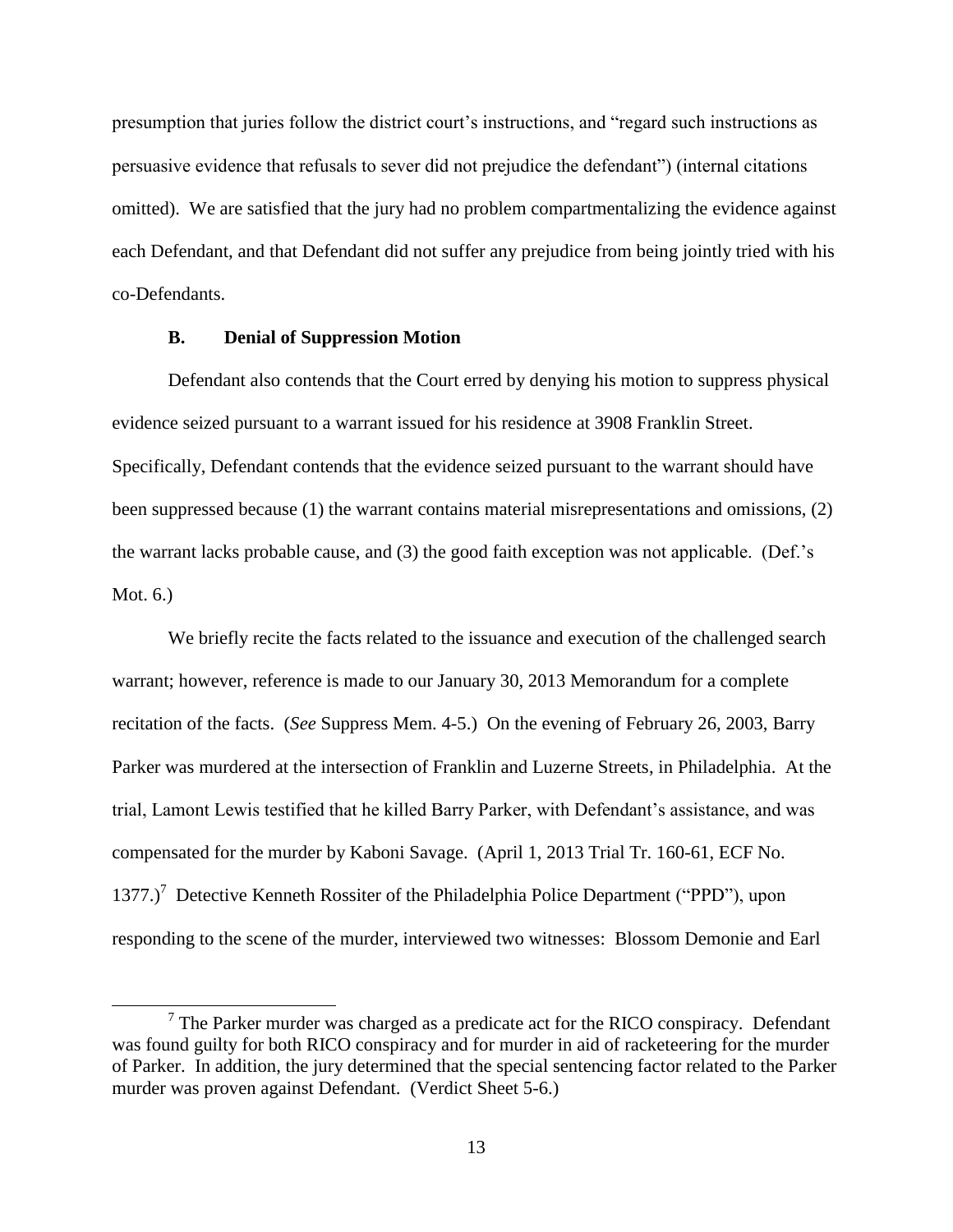Gray. (Suppress Mem. 4.)<sup>8</sup> Based on these interviews, Detective Rossiter sought and obtained a search warrant for Defendant's residence. (Suppress Mem. 5.) The search warrant application sought articles of clothing, guns, ammunition, and other contraband at 3908 North Franklin Street. (*Id*.) The warrant was executed on February 27, 2003. (*Id*.) The officers executing the search discovered and seized "multiple firearms, ammunition, cocaine, drug paraphernalia, and other miscellaneous items." (*Id*.)

Defendant has offered nothing new in this Motion, simply rearguing the same points raised in his pretrial motion to suppress the evidence. Defendant contends that Detective Rossiter deliberately omitted critical facts from the warrant's affidavit of probable cause, and in doing, mislead the magistrate judge that issued the warrant. (Def.'s Mot. 7-8.) Specifically, Defendant contends that Rossiter omitted Gray's statement that the shooter ran in a direction away from 3908 Franklin Street, and Gray's statement that he knew Defendant, and that Defendant was not the shooter. (*Id*. at 7-8.) With respect to the direction in which the shooter ran, we addressed this same argument in our January 30, 2013 Memorandum, finding that "there is no evidence that this mistake was more than inadvertent and in any event, it was immaterial." (Suppress Mem. 8.) With respect to the omission about Gray not affirmatively identifying Defendant as the shooter, we determined that Defendant misread the warrant application, and that nowhere in the application was Defendant even identified as the shooter. We further found that "the [magistrate] judge was not misled, and that the witness accounts reflected in the affidavit were sufficient to provide probable cause for issuance of the warrant. (*Id*. at 9.)

<sup>8</sup> Demonie stated that, while walking on Luzerne Street, she observed two males crouched behind a car, one of whom was holding a gun in his hand. She identified the male holding the gun as "Toot," which is a nickname for Allan Northington, Defendant's brother. (Suppress Mem. 4.) She also stated that, after hearing the gun shots, and while standing on the steps of 3916 North Franklin Street, she saw Toot and Defendant run into 3908 North Franklin Street. (*Id*.) Gray described to Detective Rossiter the male he witnessed shoot Parker, and that the men headed south on Franklin Street. (*Id*.)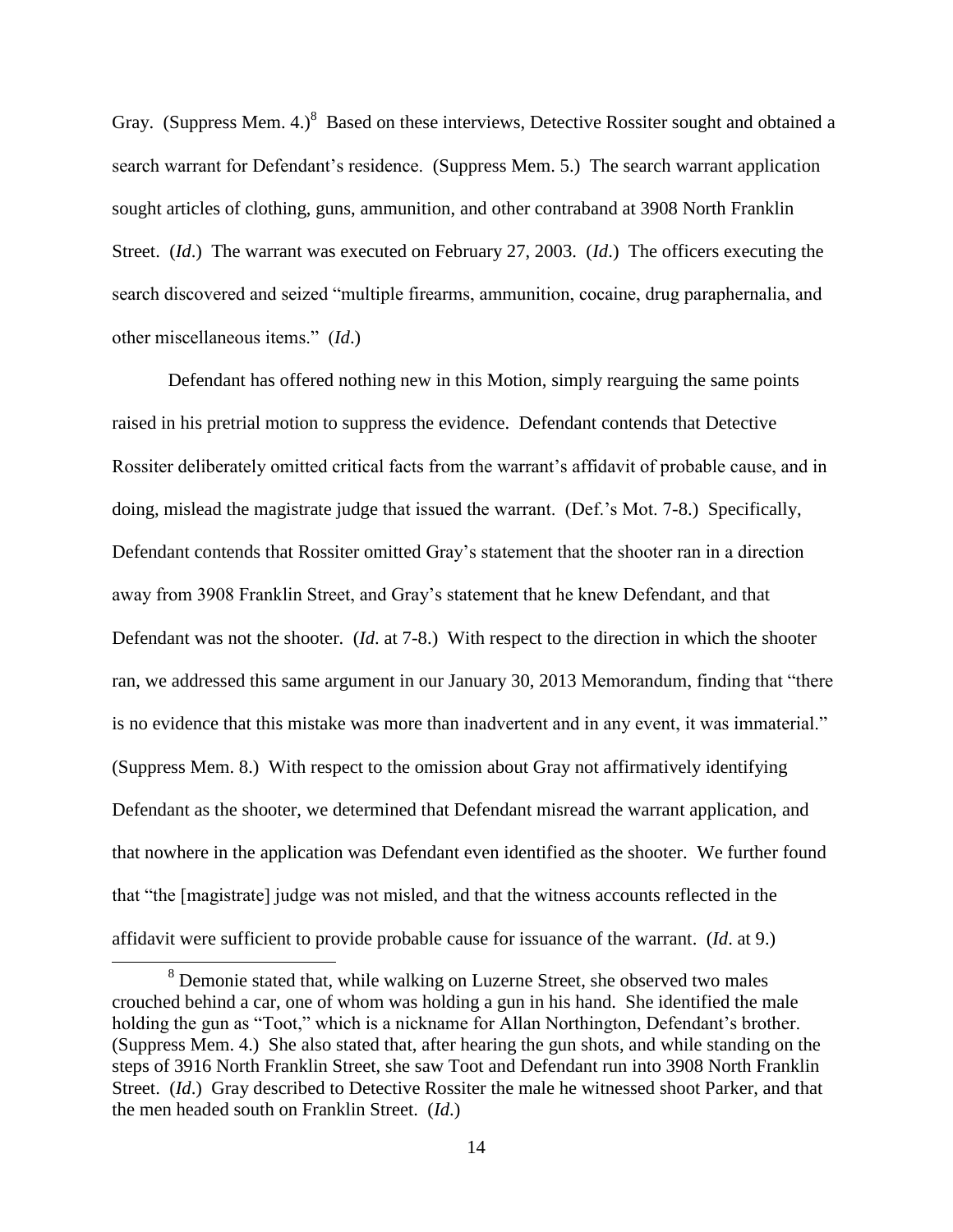Finally, we determined that the good faith exception to the exclusionary rule did apply in this instance. Specifically, we found that "given the evidence that Defendant was connected to the murder of Barry Parker, including two witnesses who identified him as being at the scene of the crime . . . the officers' good faith belief that probable cause existed for the search was entirely reasonable." (*Id*. at 10.)

Defendant goes to great lengths in his Motion to explain how damaging the evidence seized at Franklin Street was to his defense. There is no question that the admission of drugs and guns seized pursuant to the warrant and offered at trial was damaging. However, whether he was damaged by the admission of this evidence at trial is not the issue. The issue to be determined is whether Defendant has demonstrated that the search violated his constitutional rights. Defendant has again failed to do so. Defendant's request for a new trial based upon the search and seizure at Franklin Street will be denied.

#### **C. Denial of Request to Preclude Rule 404(b) Evidence**

Defendant also seeks a new trial on the basis that the Court improperly admitted evidence under Federal Rule of Evidence 404(b). Specifically, Defendant contends that the evidence admitted by the Government was extrinsic as opposed to intrinsic evidence, and therefore was inadmissible under Rule 404(b). The evidence that was admitted related to Defendant's arrest on September 8, 2004 in North Philadelphia.<sup>9</sup> Defendant was arrested on a speeding violation and was found driving with a can of gasoline, latex gloves, and a loaded nine millimeter semiautomatic handgun. (404(b) Mem. 4.) The Government claimed that this evidence was direct proof of the existence and operation of the KSO, and that it was intrinsic evidence of the charged conspiracy, not impermissible prior bad acts evidence under Rule 404(b). Defendant contended

<sup>&</sup>lt;sup>9</sup> A more in-depth factual background about the events leading up to Defendant's arrest is provided in our February 1, 2013 Memorandum. (404(b) Mem. 2-4.)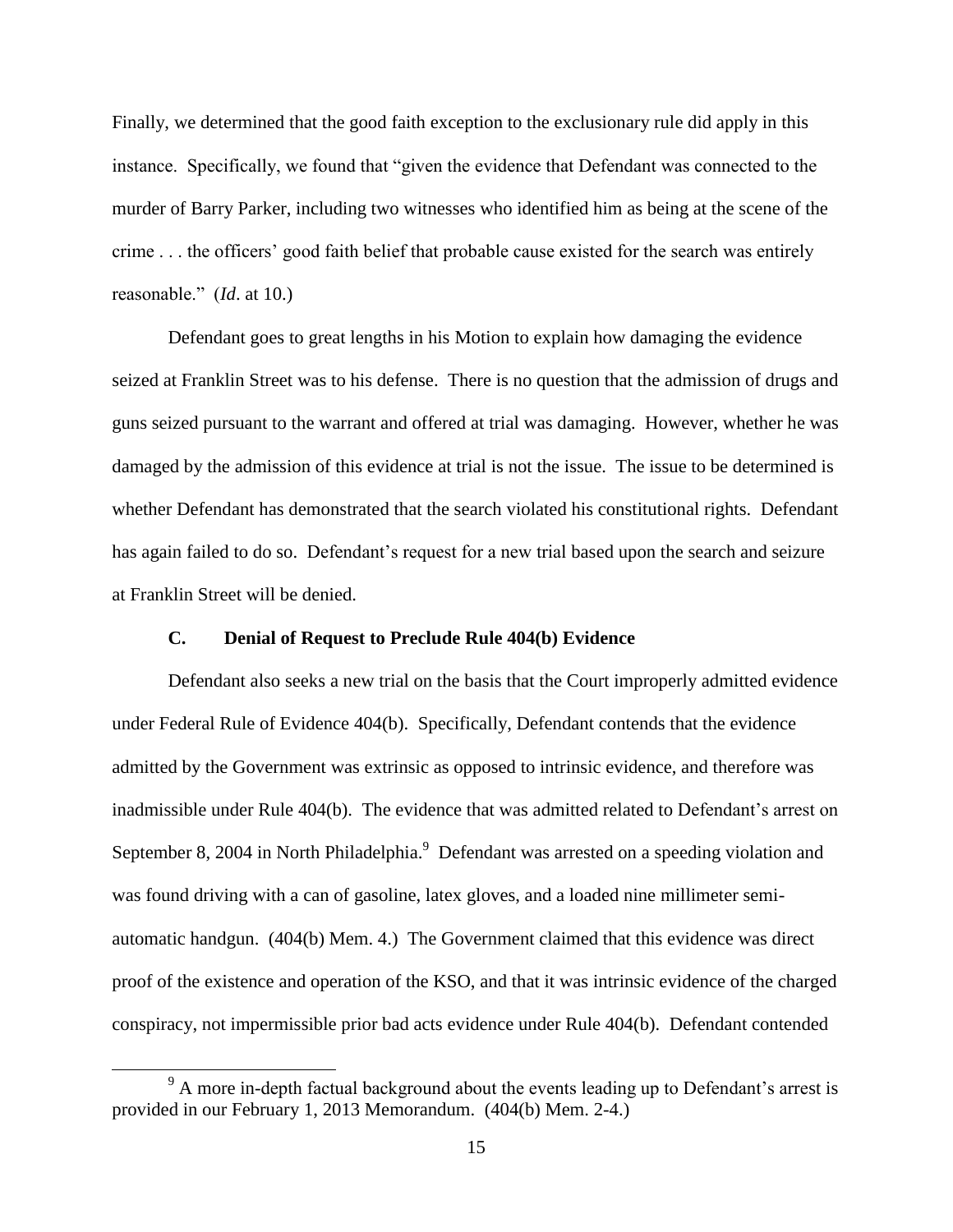that the evidence was prejudicial prior bad act evidence since it unfairly created an inference that Defendant was initially the KSO associate charged with carrying out the firebombing of the Coleman residence.

Defendant's arguments in the instant Motion are identical to the arguments in his prior motion seeking to preclude the admission of this evidence. In fact, the section of his Motion addressing this argument appears to be lifted, word for word, from his prior motion. Defendant has added nothing more. His request to exclude this evidence was denied. In our February 1 Memorandum, we determined that the evidence of the circumstances surrounding Defendant's arrest was intrinsic evidence because "that evidence directly proves the charged RICO conspiracy offense."  $(404(b)$  Mem. 8.)<sup>10</sup> We concluded that the evidence was relevant and admissible. (404(b) Mem. 9.) We further determined that, even if the evidence was not intrinsic, it would still be admissible under Rule 404(b)(2), which requires that the evidence have a proper evidentiary purpose. (404(b) Mem. 11.) That purpose must be one that is "probative of a material issue other than character." *Huddleston v. United States*, 485 U.S. 681, 686 (1988). We found that the evidence surrounding Defendant's arrest served a number of proper evidentiary purposes, including "establishing a relationship between the co-Defendants, the nature and background of the RICO conspiracy, motive for retaliation against Government witnesses and their families, the nature of the plan, and considering that the fire-bombing of this particular witness' home eventually happened in this manner, a distinctive method of operation and absence of mistake." (404(b) Mem. 12.) Finally, we determined that under Rule of Evidence

<sup>&</sup>lt;sup>10</sup> Evidence is "intrinsic" if it directly proves the charged offense, or if it constitutes "'uncharged acts performed contemporaneously with the charged crime' that 'facilitates the commission of the charged crime.'" *United States v. Shelow*, No. 10-0037, 2011 U.S. Dist. LEXIS 141626, at \*7 (E.D. Pa. Dec. 9, 2011) (quoting *United States v. Green*, 617 F.3d 233, 249 (3d Cir. 2010)).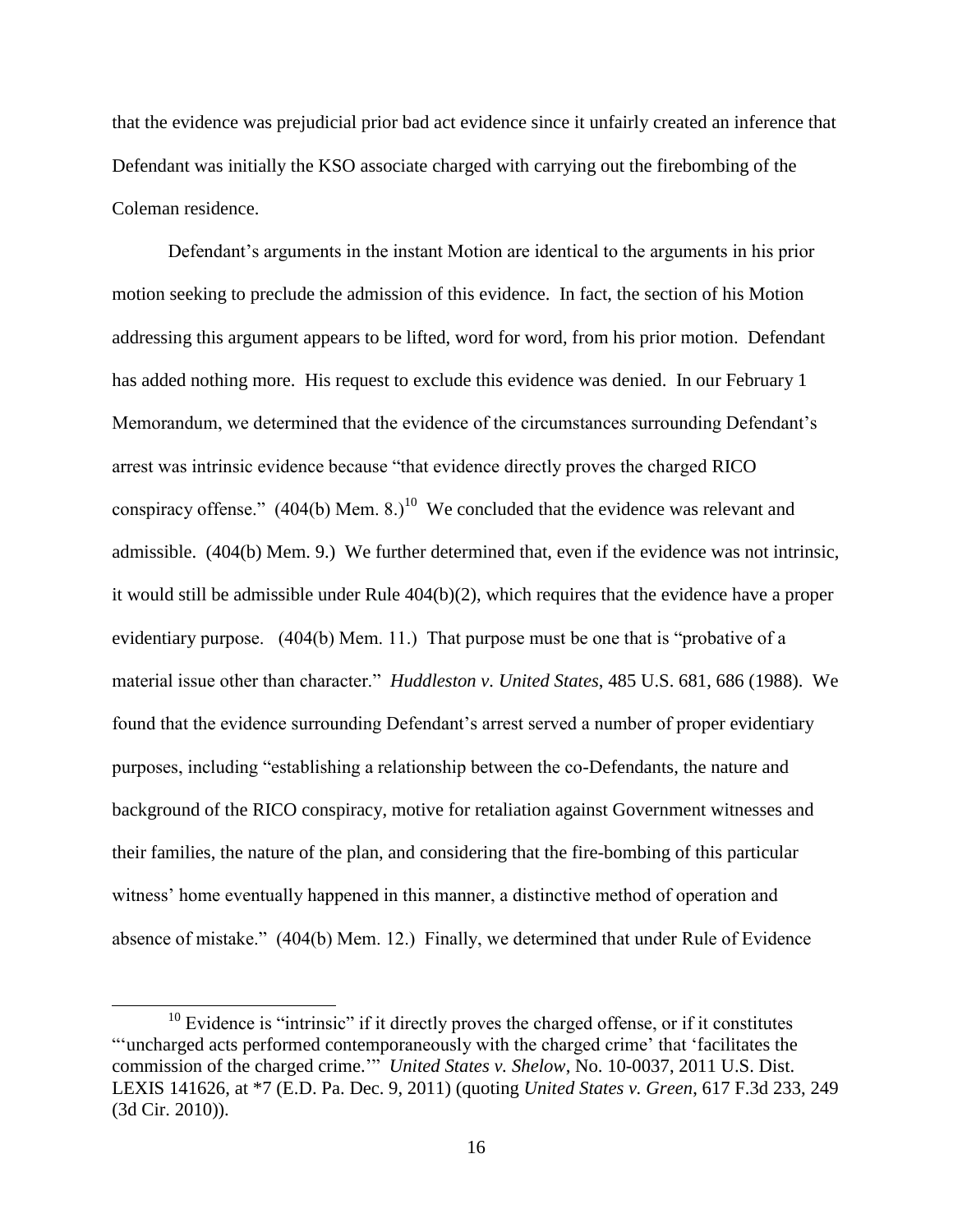403, the probative value of the evidence was not substantially outweighed by the risk of unfair prejudice. (*Id*. at 13-14.)

The conclusions we reached in our February 1 Memorandum are equally applicable here. Defendant has failed to establish that the evidence as it was presented at trial was extrinsic, irrelevant, or was unfairly prejudicial to him. There has been no miscarriage of justice as a result of this evidence being admitted at trial. Defendant's request for a mistrial on this basis will be denied.

### **D. Denial of Motion to Secure Jury from County of Offense**

Next, Defendant argues that a new trial is warranted because he was entitled to a jury composed of residents from Philadelphia County. Specifically, Defendant claims that because Defendants were Philadelphia residents, because most of the crimes occurred in Philadelphia, and because most of the law enforcement officials were members of the Philadelphia Police Department, Defendants should have been "judged by their urban peers." (Def.'s Mot. 24.) As is done in all cases tried in the Eastern District of Pennsylvania, prospective jurors were selected randomly from a jury wheel composed of lists of registered voters from each of the nine counties comprising the District. Defendant concedes that his argument was already raised and rejected by the Court prior to trial. (*Id*.) Nevertheless, he proceeds, in the face of our denial, to contend that the Court should have requested county-specific prospective juror lists from the Commonwealth of Pennsylvania and used these lists in creating the prospective juror panels for his case.

In our October 2, 2012 Memorandum denying Defendant's request to secure a jury from Philadelphia County, we explained in detail the procedure utilized by the Eastern District of Pennsylvania to summons prospective jurors. (County Mem. 6 n.6.); *United States v. Savage*,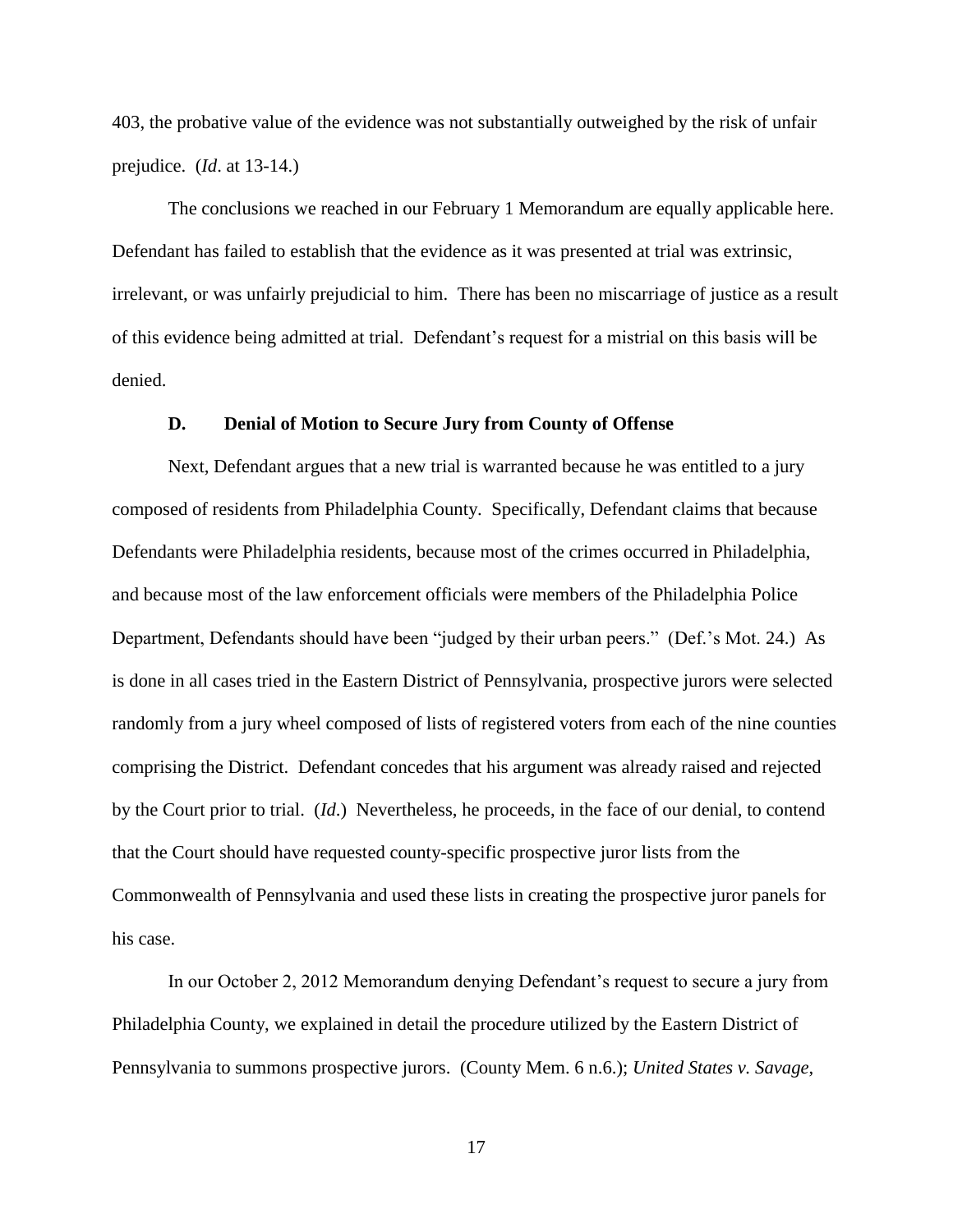No. 07-550, 2012 U.S. Dist. LEXIS 142844, at \*10 n.6 (E.D. Pa. Oct. 2, 2012). We also determined that "[n]ot only is there no statutory right to a jury from the county of offense, there is no explicit right to empanel such a jury in the Constitution." (County Mem. 4); *Savage*, 2012 U.S. Dist. LEXIS 142844, at \*7 (citing *United States v. Zicarelli*, 543 F.2d 466, 477 (3d Cir. 1976) ("[T]he concept that a criminal trial must be before a jury composed of residents of the county where the crime occurred was not deemed to be of sufficient consequence to be guaranteed by the Constitution.")). Similarly, we determined that the process by which the Eastern District of Pennsylvania summonses prospective jurors does not run afoul of the Sixth Amendment or the Jury Selection and Service Act of 1968, 28 U.S.C. §§ 1861, *et seq*. (County Mem. 5-8); *Savage*, 2012 U.S. Dist. LEXIS 142844, at \*8-13.

Defendant cites to no authority supporting his argument, nor has he alleged any constitutional deprivation that resulted from the selection of the jury in this case. There has been no miscarriage of justice here. Defendant's request for a mistrial is denied.

## **E. Denial of Motion to Increase Pool of Prospective Jurors and Strike Current Jury Panel**

Next, Defendant argues that he is entitled to a new trial because the Court wrongly denied his pretrial motion to increase the pool of prospective jurors and strike the jury panel. Defendant contends that the Eastern District of Pennsylvania's use of voter registration lists from the nine counties that comprise the District dilutes the pool of prospective minority jurors. As a result, Defendant contends that he was deprived of his Sixth Amendment right to be tried by a representative cross section of the community and was denied a fair trial. (Def.'s Mot. 25.) Specifically, Defendant claims that the prospective jury pool in this case underrepresented both individuals residing in Philadelphia and African Americans. Defendant claims that to remedy this disparity, the Court should have requested a broader list of prospective jurors maintained by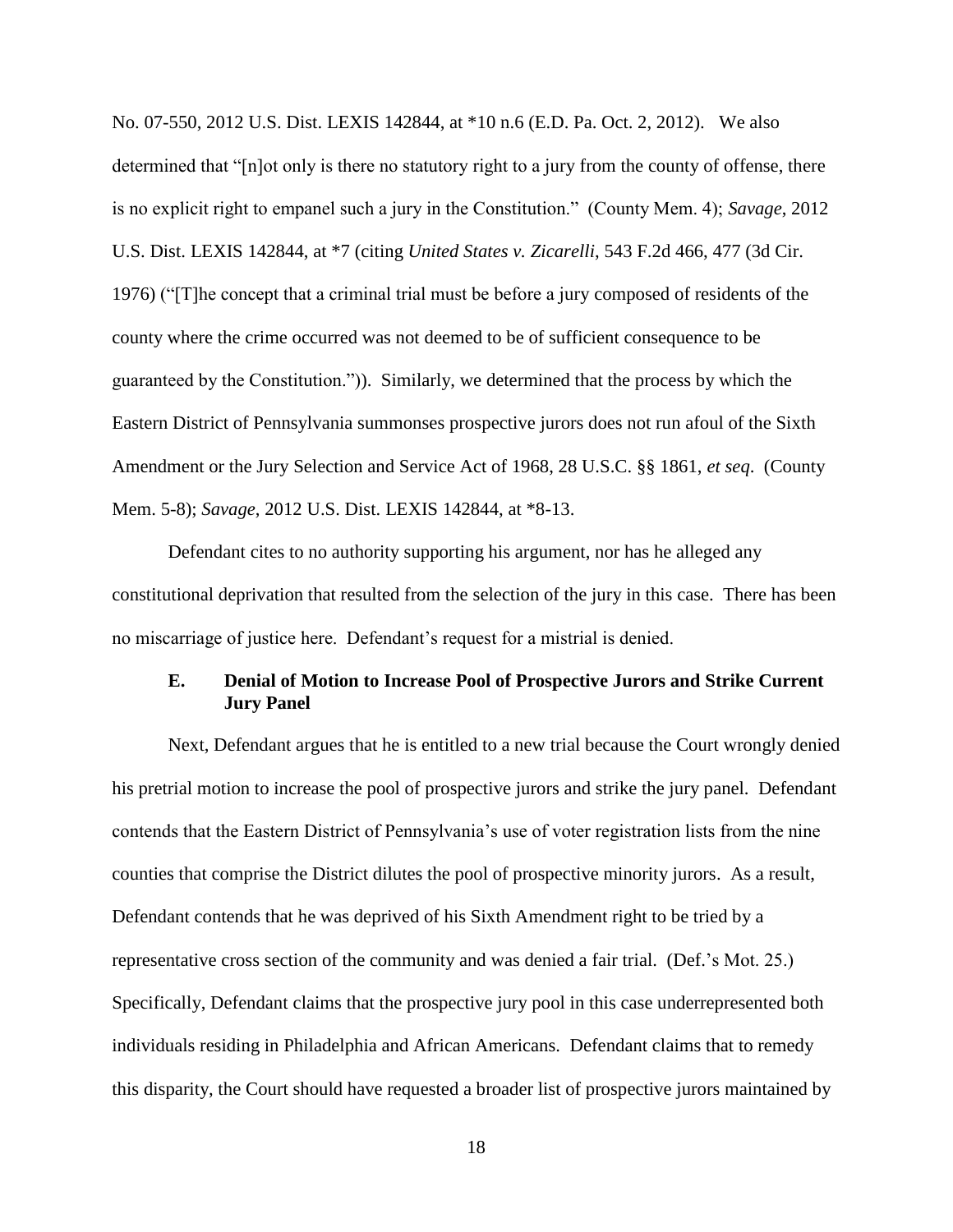the Administrate Office of the Pennsylvania Courts ("AOPC"). The AOPC's list was allegedly created using voter registration roles, driving license records, Department of Public Welfare records, and the Department of Revenue property tax records. Defendant relies on statistics derived from United States Census Bureau data.

"'The Sixth Amendment secures to criminal defendants the right to be tried by an impartial jury drawn from sources reflecting a fair cross section of the community.'" *United States v. Green*, 507 F. App'x 239, 241 (3d Cir. 2012) (quoting *Berghuis v. Smith*, 559 U.S. 314, 319 (2010)). To establish a violation of the fair cross-section requirement, a defendant must show: (1) that the group alleged to be excluded is a "distinctive" group in the community; (2) that the representation of this group in venires from which juries are selected is not fair and reasonable in relation to the number of such persons in the community; and (3) that this underrepresentation is due to systematic exclusion of the group in the jury-selection process. *Duren v. Missouri*, 439 U.S. 357, 364 (1979); *United States v. Weaver*, 267 F.3d 231, 237 (3d Cir. 2001).

Defendant's arguments suffer from the same deficiencies as did his arguments in his pretrial motion requesting the same relief. In our January 28, 2013 Memorandum, we determined that African-Americans are a cognizable or distinctive group, satisfying the first element of the *Duren* test. (Juror Mem. 8.) However, we also determined that Philadelphians were not a cognizable group because Defendant failed to show "how Philadelphians are distinct and culturally different from those residing in the other eight counties making up the Eastern District." (*Id*. at 7 (citing cases)); *see also Zicarelli v. Dietz*, 633 F.2d 312, 320 (3d Cir. 1980) (holding that residents of a geographic group cannot be considered a distinctive group for crosssection analysis unless the group is "profoundly culturally distinct"). With respect to the second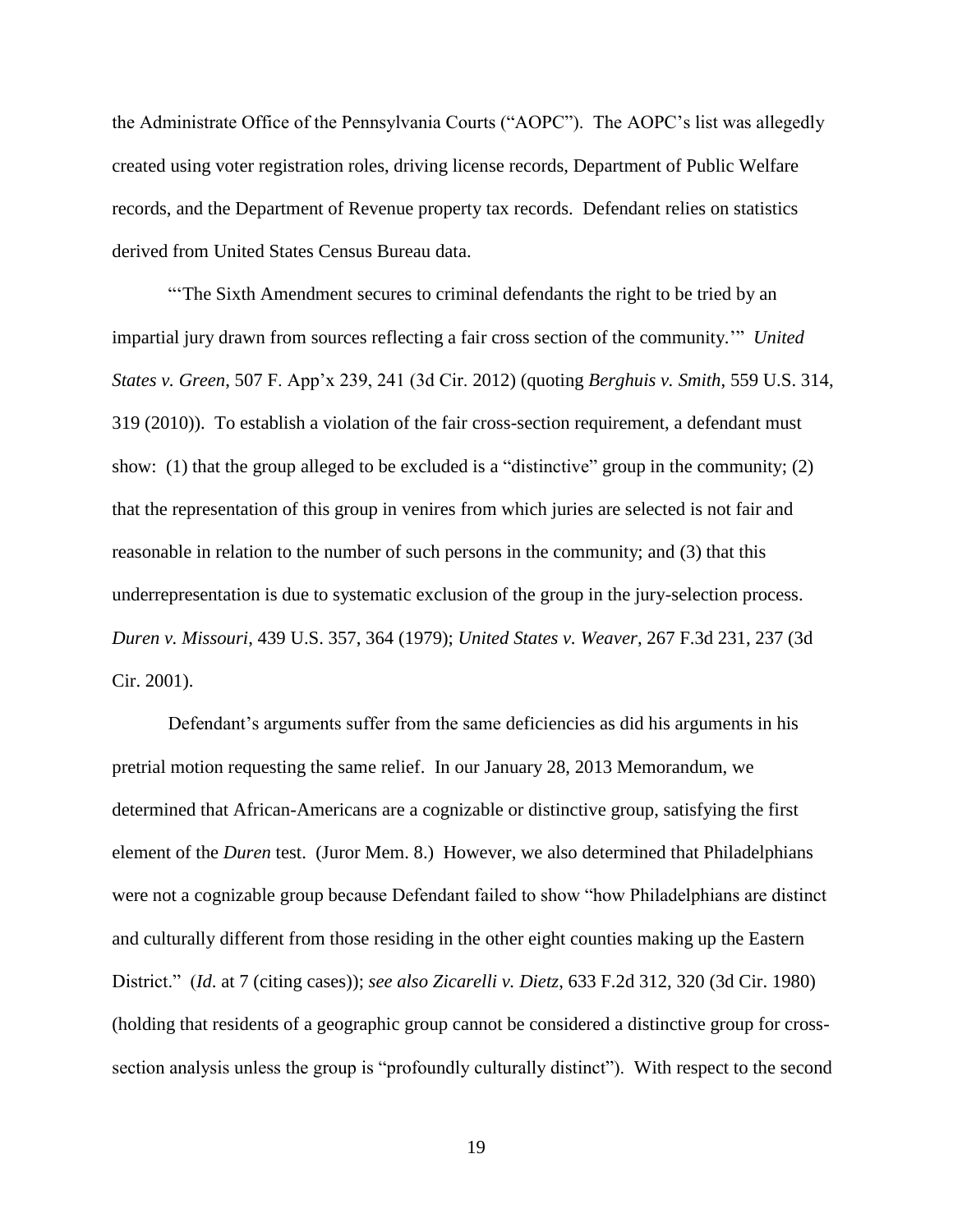*Duren* factor—the representation of African Americans in venires from which juries are selected is not fair and reasonable in relation to the number of African Americans in the community—we determined that, based upon an analysis considering both the absolute and comparative disparities between the alleged underrepresented group on the jury wheel $11$  and those in the general population, Defendant failed to meet his burden. (Juror Mem. 10-12.)

Addressing the third factor, we pointed out that Defendant had not even attempted to establish that the underrepresentation of African Americans was the result of a systematic exclusion of this group in the jury selection process. (*Id*. at 13.) The same is true with respect to the instant Motion for a new trial. Defendant merely relies on statistics derived from census data, and offers nothing more to demonstrate that the underrepresentation of African Americans is due to a systematic exclusion of this group in the jury selection process. "The *Duren* test looks not just to the jury venire in the [defendant's] individual case but rather to a pattern or history of jury venires from which valid statistical inferences might be drawn." *Bridges v. Beard*, 941 F. Supp. 2d 584, 646 (E.D. Pa. 2013) (rejecting cross-section claim where the habeas petitioner failed to put forth any historical statistical analysis showing an underrepresentation). This deficiency is fatal to Defendant's cross-section claim. *See Green*, 507 F. App'x at 241 (affirming district court's denial of Sixth Amendment fair cross section claim where the Defendant put forth no evidence demonstrating that African-Americans are systematically excluded from serving on the juries); *United States v. Murphy*, 464 F. App'x 60, 63 (3d Cir. 2012) (noting that the defendant's mere reliance on census data from the various counties within the district was "plainly insufficient" to satisfy the *Duren* test); *United States v. Smith*, 247 F.

<sup>&</sup>lt;sup>11</sup> The master jury wheel is created pursuant to the Jury Plan of the Eastern District of Pennsylvania, and consists of a random selection of individuals from lists of registered voters from each of the nine counties. Master jury wheels are repopulated every two years. In our January 28 Memorandum, we evaluated Defendant's claims using numbers from the 2011 Master Jury Wheel. (Juror Mem. 9.)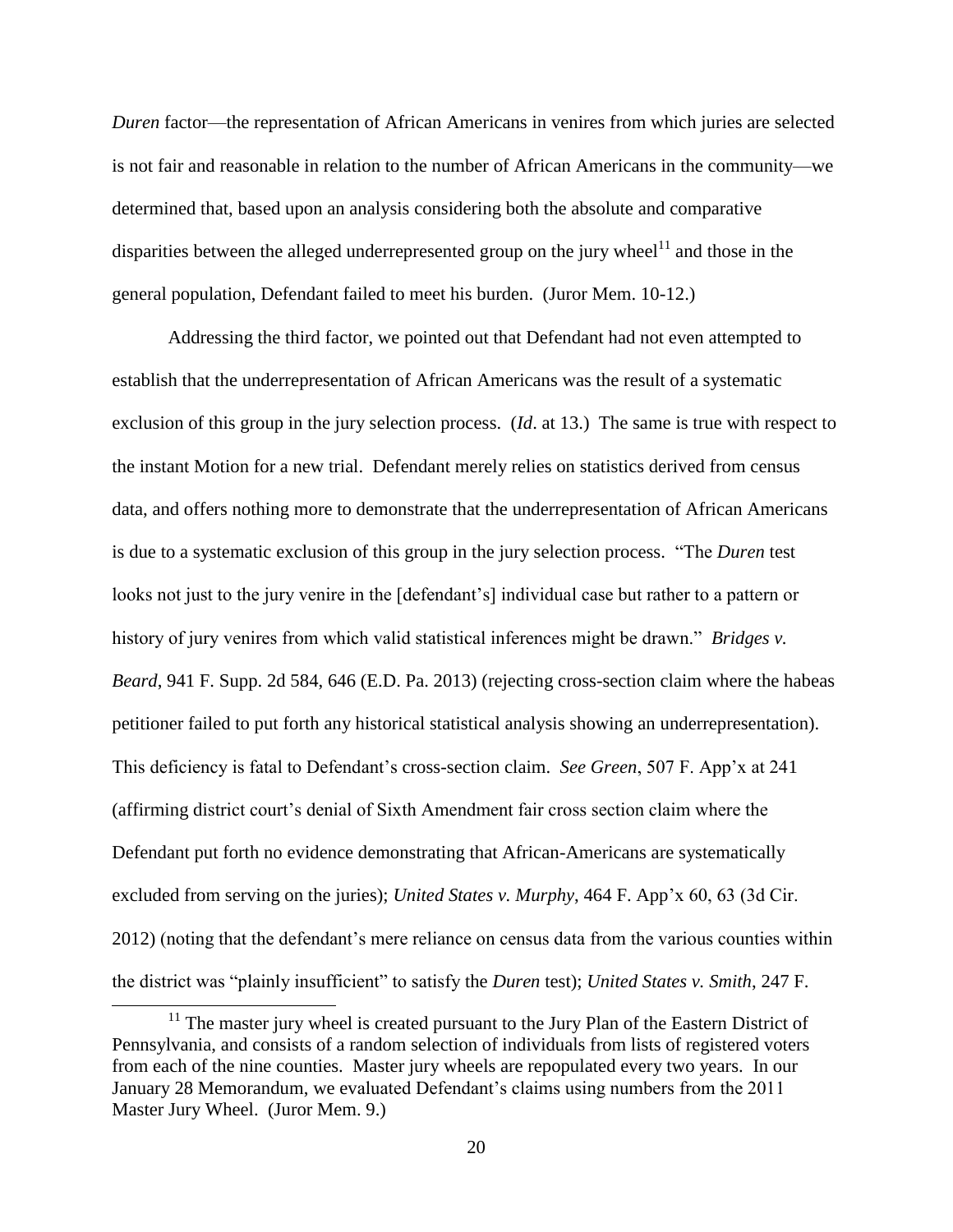App'x 321, 323 (3d Cir. 2007) (rejecting challenge to jury composition where the defendant failed to present "competent statistical evidence" that is "based on an examination of the jury selection practices in a district over a prolonged period of time"). Defendant's request for a new trial based upon the make-up of the jury pool will be denied.

## **F. Overruling of** *Batson* **Challenges to Stricken Jurors**

Defendant next argues that the Court erred by failing to empanel jurors stricken by the Government, in violation of *Batson v. Kentucky*, 476 U.S. 79 (1986), and its progeny. (Def.'s Mot. 28.) Defendant contends that juror numbers 185 and 364, both African-Americans, were qualified, and were improperly excluded from the jury panel as a result of peremptory strikes exercised by the Government.

In *Batson*, the Supreme Court held that, "the Equal Protection Clause forbids the

prosecutor to challenge potential jurors solely on account of their race . . . ." 476 U.S. at 89.

Pursuant to *Batson*, there is a three-part test to determine whether the peremptory strike offends

Equal Protection:

First, the defendant must make out a *prima facie* case by showing that the totality of the relevant facts gives rise to an inference of discriminatory purpose. Second, once the defendant has made out a *prima facie* case, the burden shifts to the [Government] to explain adequately the racial exclusion by offering permissible race-neutral justifications for the strikes. Third, [i]f a race-neutral explanation is tendered, the trial court must then decide . . . whether the opponent of the strike has proved purposeful racial discrimination.

*Johnson v. California*, 545 U.S. 162, 168 (2005) (quoting *Batson*, 476 U.S. at 83-84).

With regard to the first step in the analysis, "[a] *prima facie* case will be found if, after considering the facts and all relevant circumstances, the evidence is sufficient to permit the trial judge to draw an inference that discrimination has occurred in the prosecutor's exercise of peremptory challenges." *Lewis v. Horn*, 581 F.3d 92, 103 (3d Cir. 2009) (internal quotation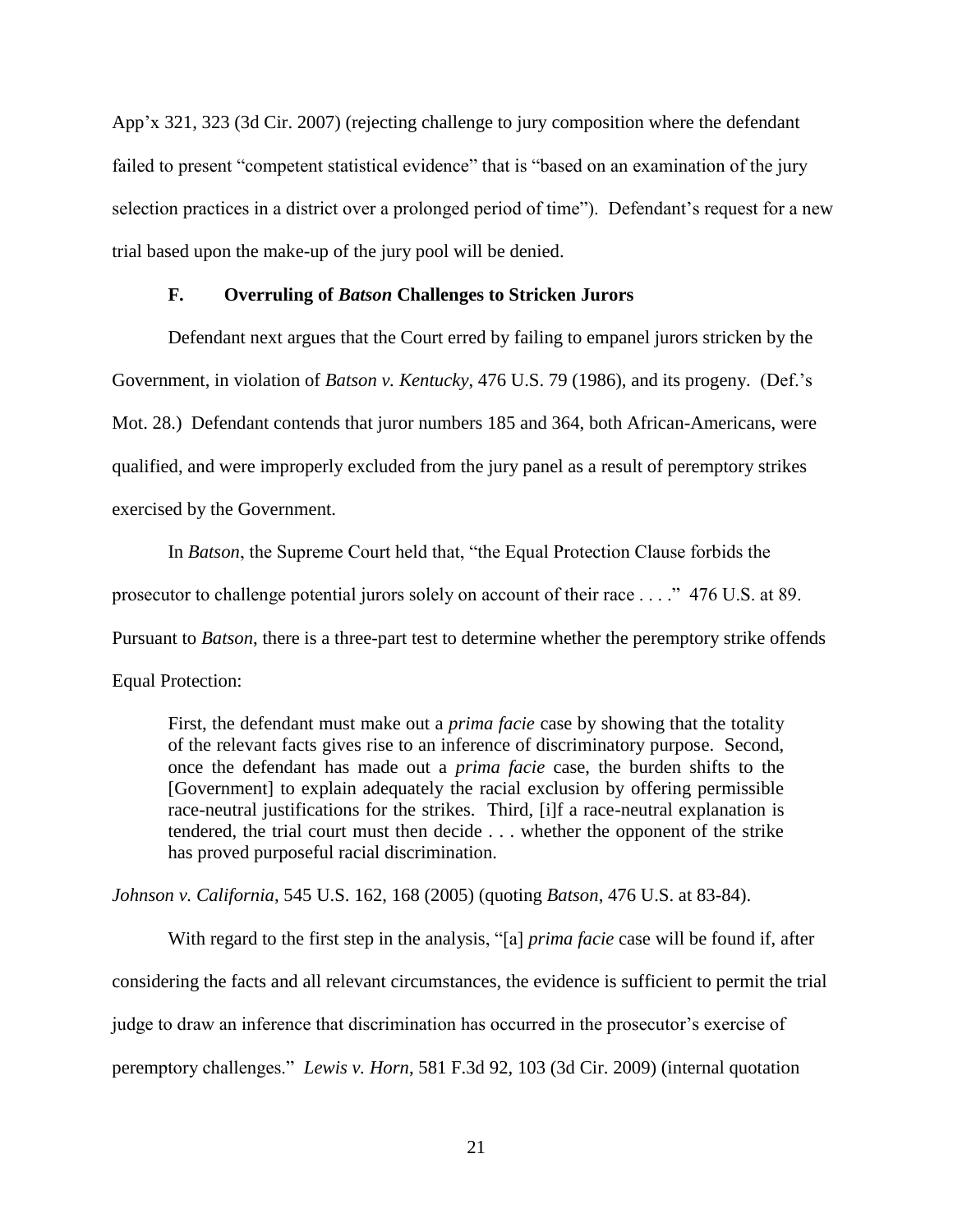marks omitted). However, "the question of whether a prima facie case has been established becomes moot, and thus need not even be addressed, when the prosecutor provides explanations for the strikes . . . ." *Holloway v. Horn*, 355 F.3d 707, 723 (3d Cir. 2004); *see also Hernandez v. New York*, 500 U.S. 352, 359 (1991) ("Once a prosecutor has offered a race-neutral explanation for the peremptory challenges and the trial court has ruled on the ultimate question of intentional discrimination, the preliminary issue of whether the defendant had made a prima facie showing becomes moot.").

The Supreme Court sets a relatively low bar with respect to the Government's burden at the second step in the *Batson* analysis—providing a race-neutral justification for the strike. *Hardcastle v. Horn*, 368 F.3d 246, 257 (3d Cir. 2004). The Third Circuit has explained:

Indeed, the second step of the *Batson* analysis does not demand an explanation that is persuasive or even plausible. Rather, the sole issue at step two is the facial validity of the prosecutor's explanation. Unless a discriminatory intent is inherent in the prosecutor's explanation, the reason offered will be deemed race neutral.

*Id.* (internal quotations and citations omitted). However, the Government must present "reasons, not merely a denial of discriminatory motive." *Id*. at 258. Those reasons must be "'clear and reasonably specific,'" and not based on "mere 'good faith' or 'intuition.'" *United States v. Casper*, 956 F.2d 416, 418 (3d Cir. 1992) (quoting *Batson*, 476 U.S. at 98 & n.20).

In the third step of the *Batson* analysis, "the court must . . . determine whether the defendant has carried his burden of proving purposeful discrimination." *Bond v. Beard*, 539 F.3d 256, 264 (3d Cir. 2008). "The burden at this step . . . is to show that it is more likely than not that the prosecutor struck at least one juror because of race." *Id*. Even at this step, "the ultimate burden of persuasion rests with, and never shifts from, the opponent of the strike." *Id*. (quoting *Rice v. Collins*, 546 U.S. 333, 338 (2006)).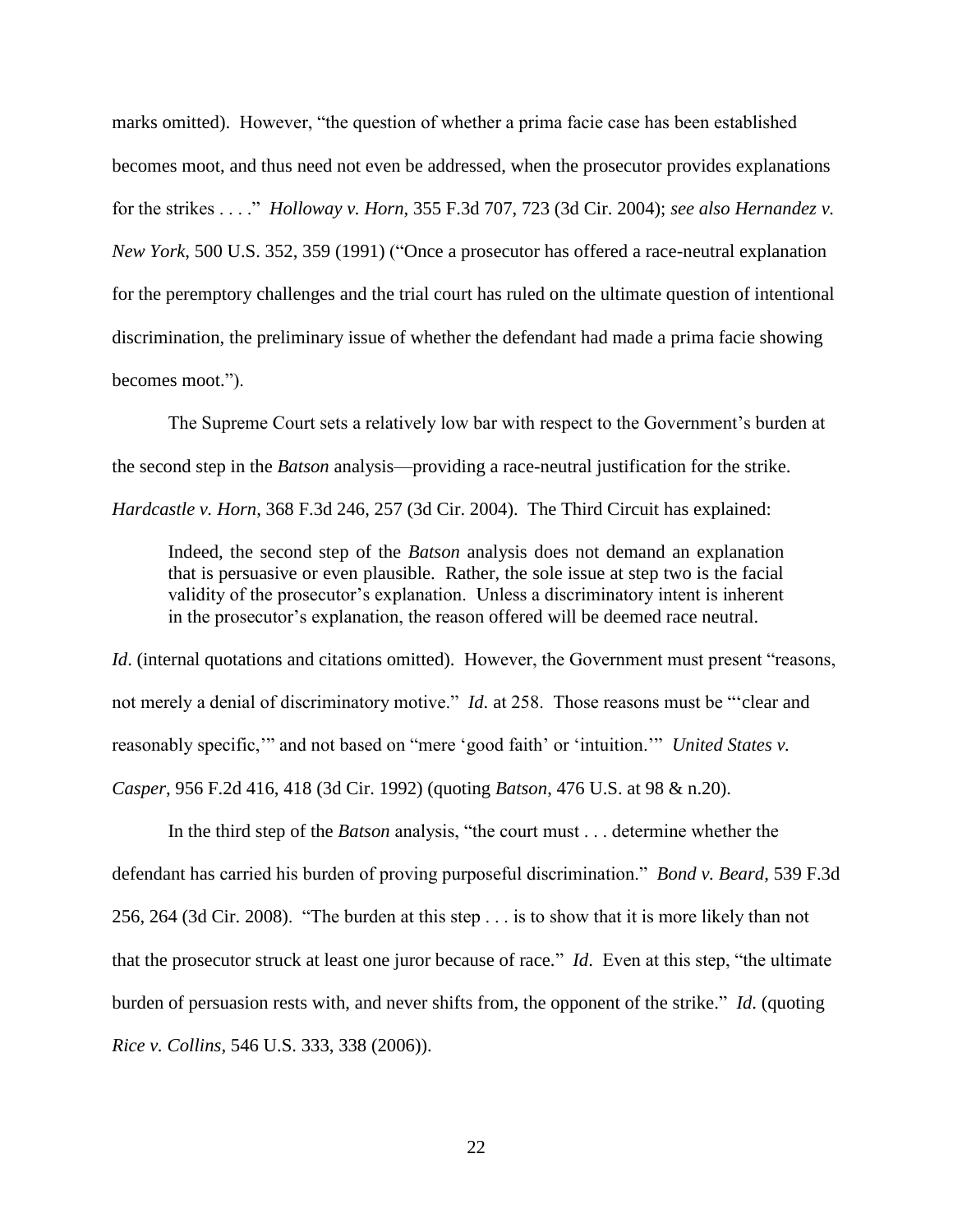In considering a *Batson* challenge, the Third Circuit advised that "[a] trial court should look to all of the evidence and surrounding circumstances, including the context in which strikes were exercised, to determine whether the prosecutor's proffered reasons for striking a juror are pretextual and whether the defendant has shown that the prosecutor had a discriminatory intent." *Coombs v. Diguglielmo*, 616 F.3d 255, 261-62 (3d Cir. 2010). Courts also evaluate the "prosecutor's state of mind based on demeanor and credibility . . . ." *United States v. Andujar*, 209 F. App'x 162, 168 (3d Cir. 2006) (quoting *Hernandez*, 500 U.S. at 365); *see also United States v. Baskerville*, 448 F. App'x 243, 247 (3d Cir. 2011) (noting that trial judges are "bestpositioned to evaluate the credibility of prosecutors' race-neutral explanations").

#### *1. Juror Number 185*

Individual *voir dire* of Juror Number 185 took place on November 15, 2012. (*See* Nov. 15, 2012 Trial Tr. 211, ECF No. 721 (filed under seal).) The juror was a 31-year old African-American female who lived in North Philadelphia. (Juror # 185 Questionnaire 7-8 (on file with Court).) She indicated that she was unemployed, and was actively seeking part-time work because she planned to return to school. (*Id*. at 10; Nov. 15 Trial Tr. 215.) She was seeking a job that would allow her to work evening shifts, from approximately 7-11 p.m. She indicated a neutral and unbiased position with respect to the death penalty, stating that she could render a verdict of death based on the facts of the case and the crime, and under the appropriate circumstances. (Nov. 15 Trial Tr. 213, 219-221.) The Government exercised a peremptory challenge and struck Juror Number 185. (*Id*. at 229.) Counsel for Defendant Merritt requested a sidebar conference and raised a *Batson* challenge to the Government's use of a strike on this juror. (*Id*.) All Defendants joined in the challenge. (*Id*.)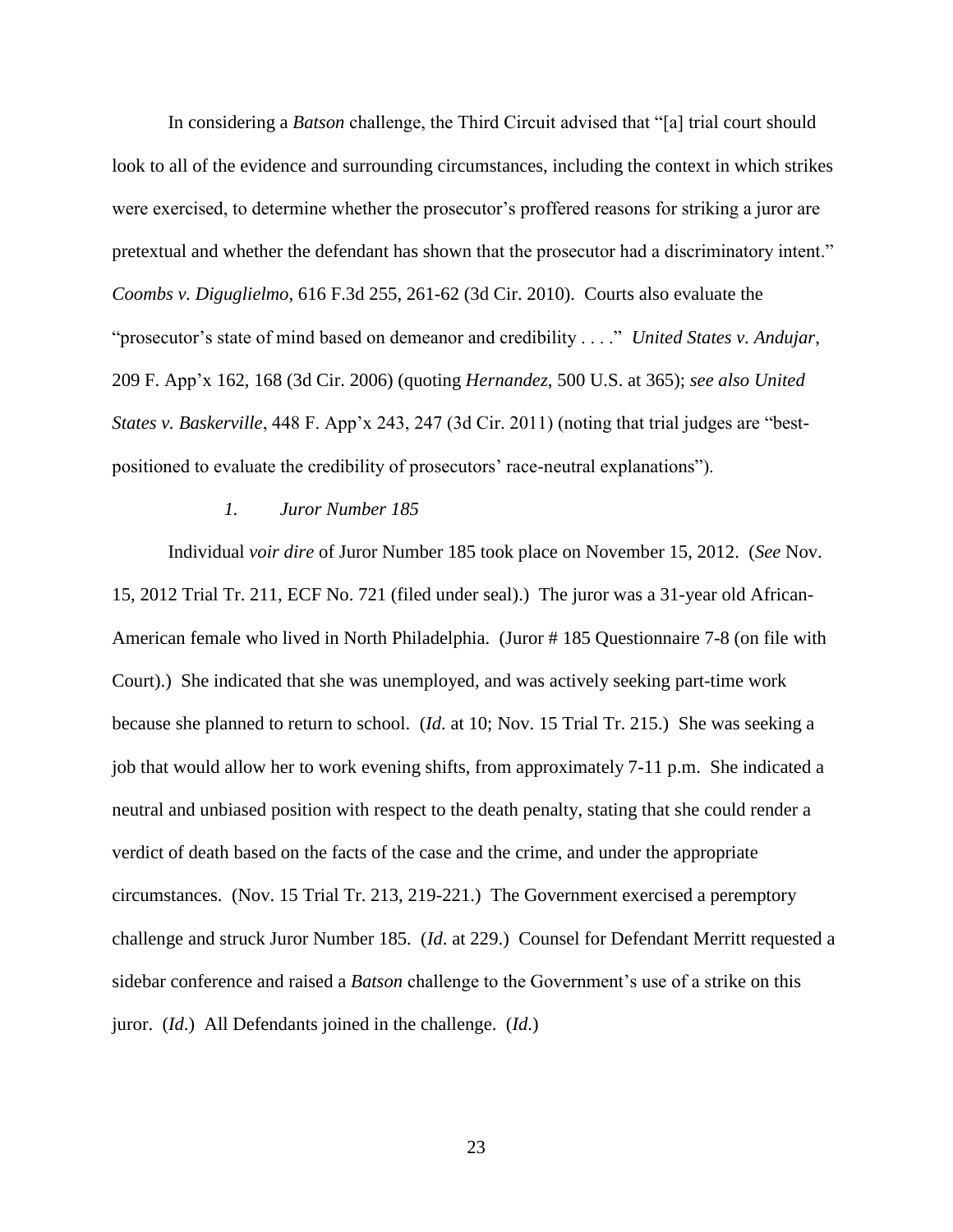Defendant concedes that, at the time Juror Number 185 was stuck, there had been "an insufficient pattern of racially motivated peremptory challenges exercised by the Government." (Def.'s Mot. 30.) However, he seems to suggest that, after juror number 364 was stricken, a sufficient pattern was established, thus reviving the *Batson* challenge to Juror number 185. Defendant offers no substantive argument as to why striking Juror Number 185 constitutes a *Batson* violation, except to say that she was African-American and was acceptable to all Defendants. Defendant's argument is not sufficient to meet a prima facie case. Even assuming, however, that Defendant was able to make out a prima facie case, his challenge with respect to Juror Number 185 fails at step two of the *Batson* analysis.

The Government offered two reasons for exercising a peremptory strike on Juror Number 185. First, the Government stated that it struck the juror because she was unemployed, was actively seeking a job, and was looking for a position where she could work night shifts. The Government was primarily concerned with the fact that the juror would have little time to seek employment as she would be in court all day long. Another concern was that, if the juror was successful in securing night shift work, the resulting schedule would be burdensome and not "conducive" to serving on a jury where she would have been required to pay attention all day long. This is a legitimate, race-neutral, explanation for use of a peremptory strike. *See United States v. Walker*, 479 F. App'x 329, 331 (11th Cir. 2012) (noting that the fact that a prospective juror was unemployed was a race-neutral and legitimate reason for exercising a peremptory strike). Second, the Government had concerns about the juror's residency—North Philadelphia—in light of the circumstances of this case. Specifically, the Government stated the case involved witness intimidation, and that, in light of the approximately 200-250 witnesses that were slated to testify, many of whom were from North Philadelphia and would be testifying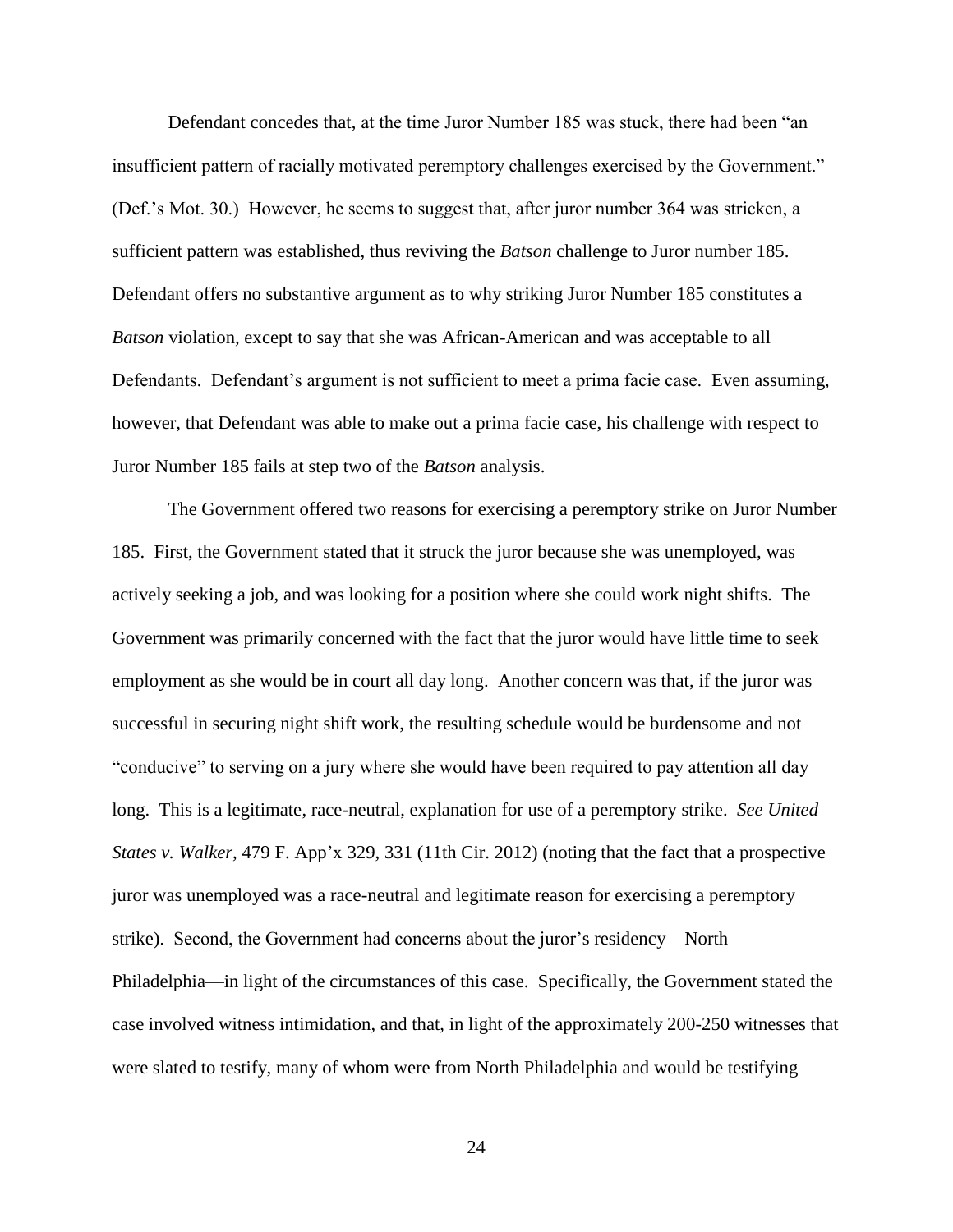about events that took place in North Philadelphia, there was a concern about the juror's safety. This is also a legitimate, race-neutral, explanation for striking Jury Number 185. *See Perez v. Smith*, 791 F. Supp. 2d 291, 306 (E.D.N.Y. 2011) (determining that the prosecutor's proffered reason for exercising a preemptory challenge—namely, the juror's "overfamiliarity with the area where the crime was committed" due to his residence there—was valid and race-neutral). Based upon all of the circumstances, including the fact that, prior to this strike, an African-American juror had already been empaneled, and taking into account the prosecutor's demeanor and credibility, we are satisfied that the Government's reason for striking the juror was not pretextual and not in any way motivated by a discriminatory intent.

#### *2. Juror Number 364*

Individual *voir dire* of Juror Number 364 took place on December 5, 2012. (*See* Dec. 5, 2012 Trial Tr. 117.) This juror was a 46-year old African-American female who lived in Philadelphia. (Juror # 364 Questionnaire 7-8 (on file with Court).) She indicated that she was "not a big supporter" of the death penalty, but that she believed it "may be warranted" in certain circumstances. (Dec. 5 Trial Tr. 122-23.) The juror questionnaire asks for jurors to select a number from one to ten that "best reflects [their] overall opinion regarding the death penalty, with '1' being strongly opposed and '10' being strongly in favor." (Juror #364 Questionnaire 50.) Juror Number 364 selected a rating of 3. (*Id*.) When asked on the questionnaire what, in general, her views on the death penalty were, she indicated that "[i]t should be considered only in the most extreme cases." (*Id*. at 49.) Question 58 on the juror questionnaire asks the following: "[h]ave you, a family member, or anyone close to you, ever been the victim of or a witness to a crime, whether or not that crime was reported to law enforcement?" (*Id*. at 24.) Juror Number 364 responded yes, and indicted that her son was a victim of a shooting. (*Id*; Dec. 5 Trial Tr.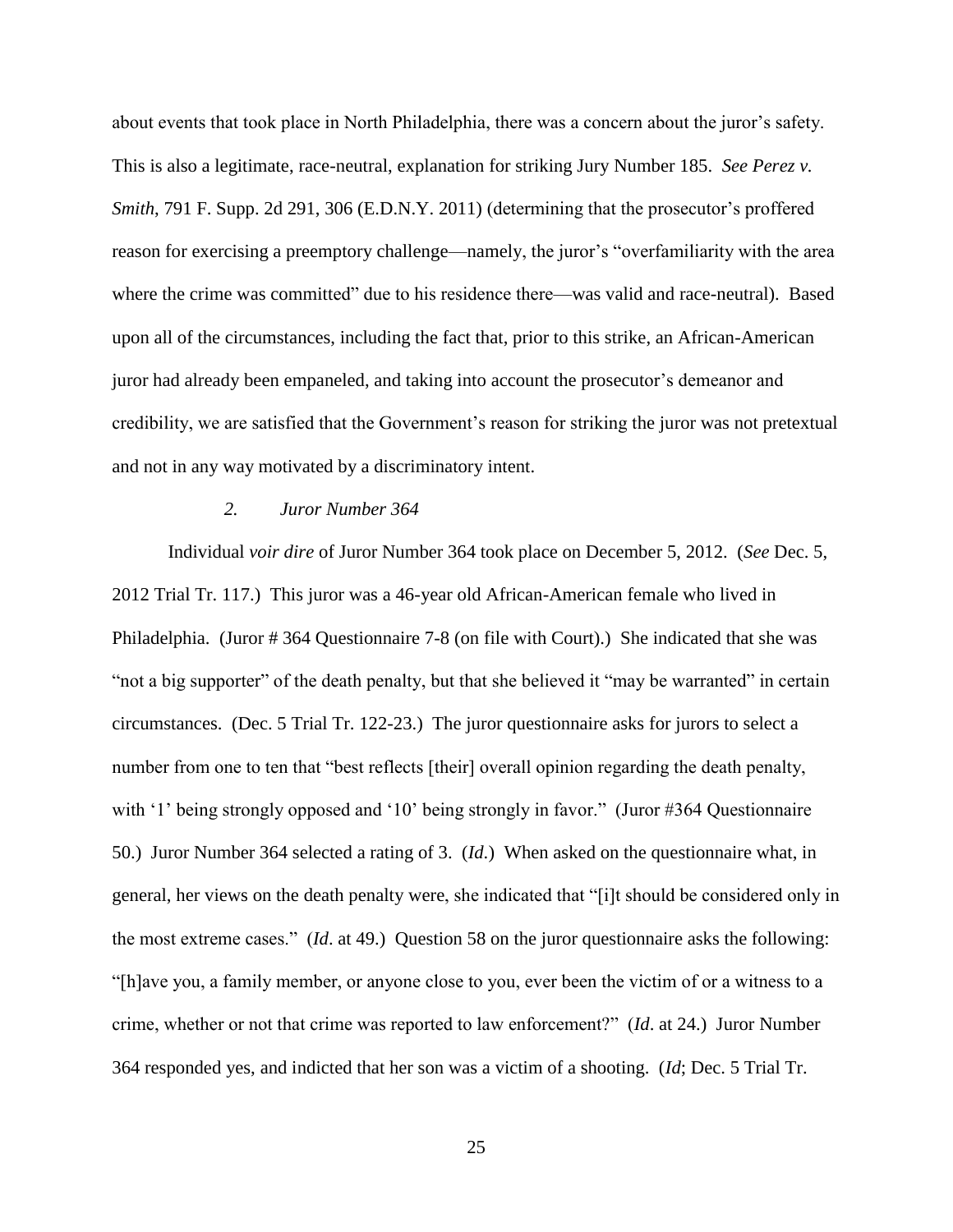127-30.) During individual *voir dire*, the juror became emotional when discussing the incident, but elaborated by indicating that, in 2007, her son was shot three times in his car in Philadelphia, that he survived, and that the offender was never caught. (Dec. 5 Trial Tr. 127-28.) The juror also expressed that she believed that the case was not given sufficient attention by the Philadelphia Police Department, but that she didn't believe that the incident would affect her role as a juror in this case. (*Id*. at 136.) Juror Number 364 also indicated that she visited her boyfriend in jail when he was awaiting trial on assault charges that were later dropped. (*Id*. at 138-39.) The Government exercised a peremptory challenge and struck Juror Number 364. (*Id*. at 146.) Counsel for Defendant Merritt raised a *Batson* challenge to the Government's use of a strike on this juror. (*Id*.) All Defendants joined in the challenge.

The Government offered many reasons for their decision to exercise a peremptory strike. First, the Government stated that she was not "death qualified" because she was not a "big supporter" of the death penalty, and rated herself as 3 out of 10 in her support for the death penalty on her jury questionnaire. (Dec. 5 Trial Tr. 146; *see also* Gov't's Resp. 19.) In addition, the Government was concerned that the facts surrounding her son getting shot inside of a car were strikingly similar to the facts surrounding the murder of Tybius Flowers, a crime charged in the case. (Dec. 5 Trial Tr. 146-57; *see also* Gov't's Resp. 19.) Moreover, the juror believed that the police did not thoroughly investigate her son's shooting. (Dec. 5. Trial Tr. 147.) The Government was also concerned that the victim had visited her boyfriend in jail after he was charged with assault, and "maintained a relationship with him after he was charged with that violent offense." (Gov't's Resp. 19; *see also* Dec. 5 Trial Tr. 146.)

The Court took the matter under advisement, and excused Juror Number 364 for the day, requesting that she return the following week. The juror returned on December 12, 2012. At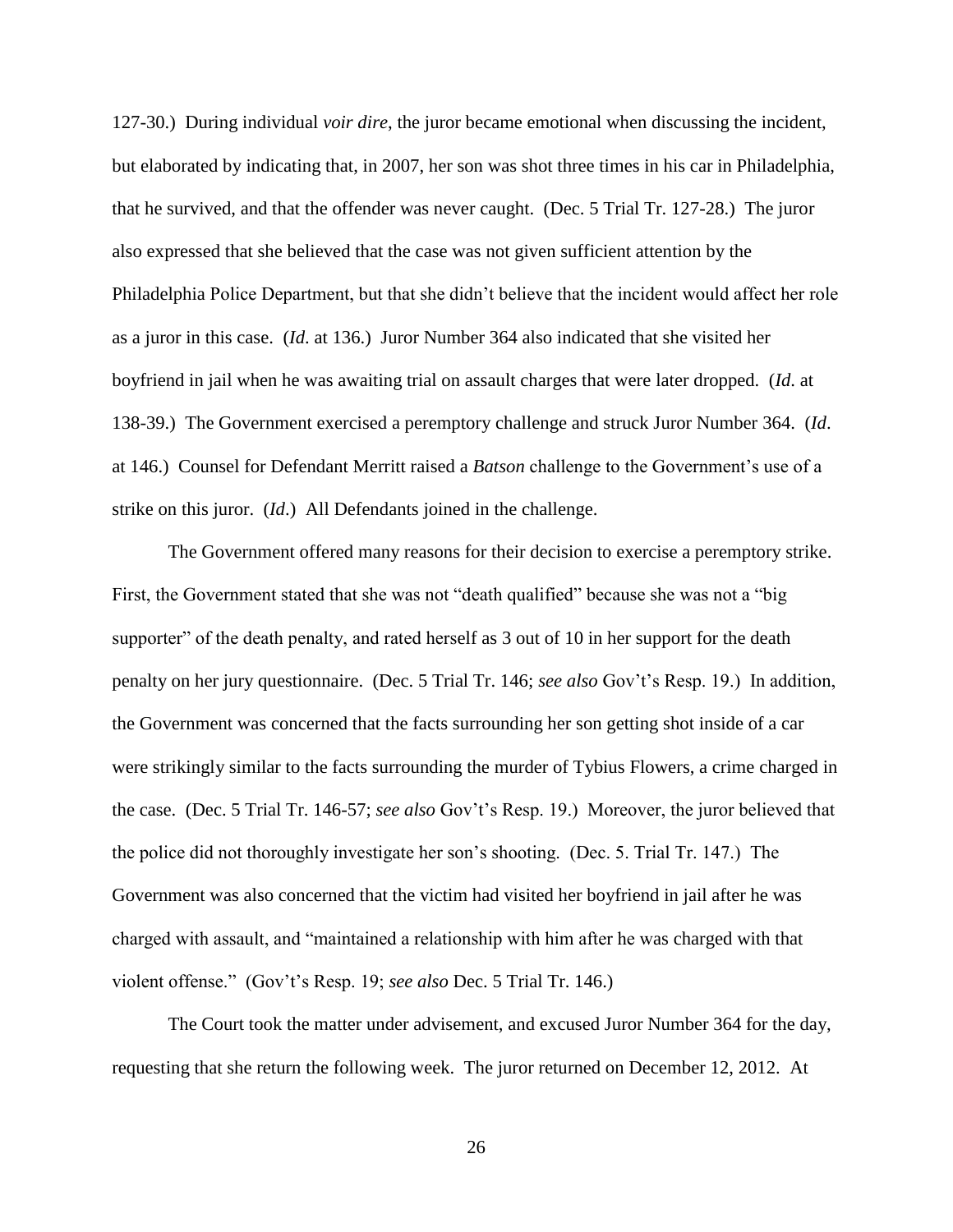that time, the Court denied Defendants' *Batson* challenge, stating the reasons on the record. The Court determined that the reasons proffered by the Government were race neutral, and credible. (Dec. 12 Trial Tr. 5.) The Court also determined that there was no pattern of discrimination shown by the strikes exercised by the Government. (*Id*.)

Defendant now claims, with very little substantive argument to support him, that the Government used a peremptory challenge on Juror Number 364 "for no apparent justifiable reason." (Def.'s Mot. 30.) Defendant further argues that a prima facie case under *Duren* is established because the Government exercised two other peremptory challenges on qualified African-American jurors. Finally, Defendant contends that the reasons proffered by the Government were not race neutral.

Defendant's argument is meritless. We addressed Defendant's challenges to Juror 364 on the record during *voir dire* on December 12th. We stated that the reasons articulated by the Government for striking this juror are entirely race-neutral. That is equally true now. *See Waddy v. Lawler*, No. 08-286, 2008 U.S. Dist. LEXIS 117134, at \*30-31 (E.D. Pa. Oct. 29, 2008) ("Further, the bases given -- that a close family member had been convicted of a crime or had a negative encounter with the police, that the individual was familiar with the defendants' neighborhood, or that a pastor/counselor might be reluctant to impose the death penalty -- do not strike us as illegitimate."). Based upon all of the circumstances, including the fact that, prior to this strike, two African-American jurors had already been empaneled, and taking into account the prosecutor's demeanor and credibility, we are satisfied that the Government's reasons for striking the juror were not pretextual, and not in any way motivated by a discriminatory intent. Defendant's request for a new trial based on *Batson* challenges will be denied.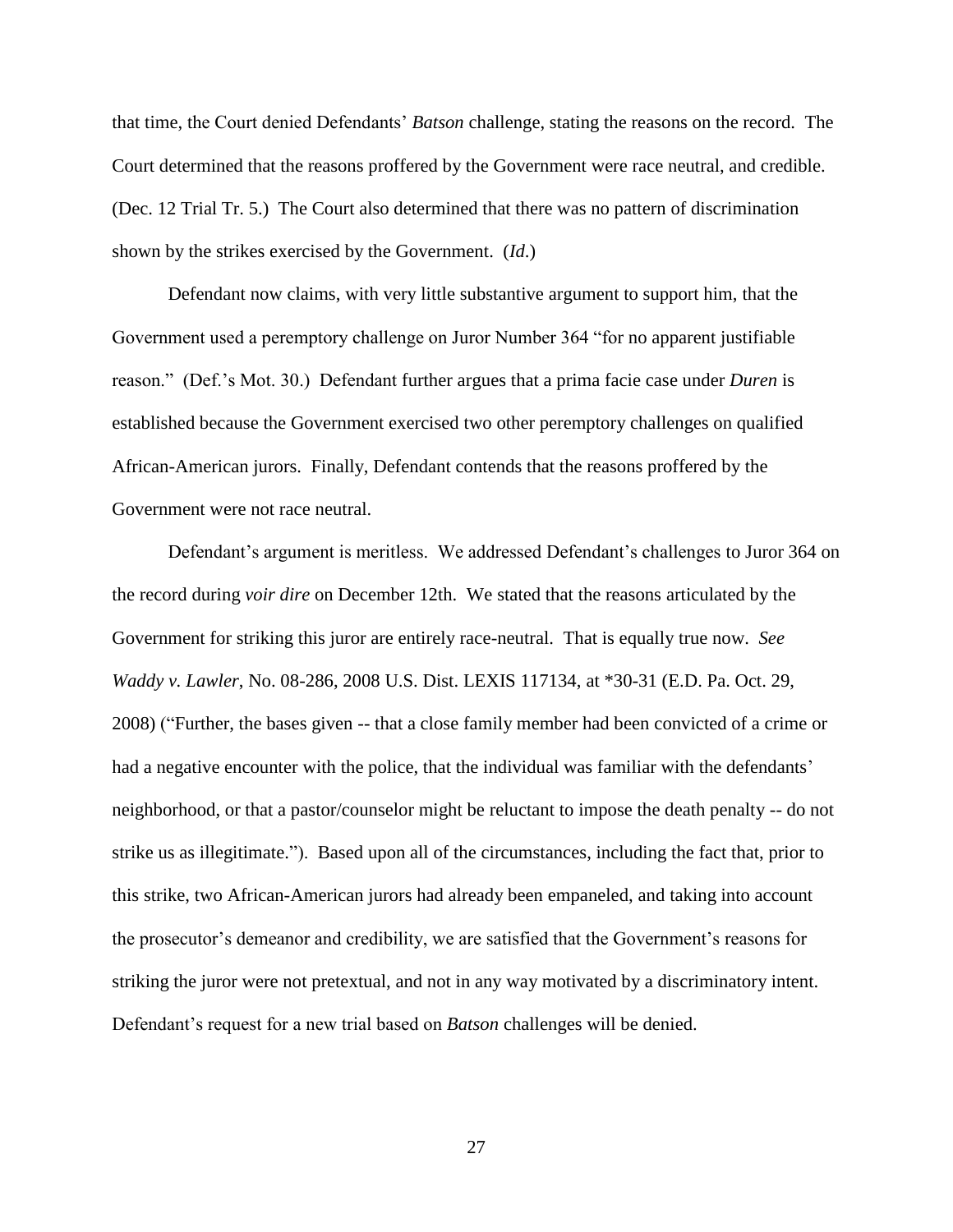# **G. Denial of Motion for Mistrial Based on Government's Statement During Closing Argument**

Finally, Defendant argues that the Court erred by failing to grant a mistrial as a result of a

statement made by the Government during its closing argument. (Def.'s Mot. 31-33.) At the

close of the summation, one of the prosecutors stated, in relation to the arson murders:

But there would be no rescues that night. When the firefighters arrived within minutes of Robert Merritt tossing those gas cans, the house was fully engulfed in flames. Joe Finley told you, he rarely saw a house that was this bad. As Joe Finley's partner knocked down the flames with the fire hose, just enough so Joe could get into that house and make an entry, the whole living room was glowing orange, an image of hell on earth. The family's pet dog looked up at Joe, he was all burned up, but it was still alive. And this was before Joe got upstairs to where the people were trapped and where they were cooked in place.

They did this, ladies and gentlemen. They did this. In their final successful act of violence, the defendants in the courtroom did these things. They targeted and they murdered the family of Eugene Coleman. These victims, they are not drug dealers. They are three generations of mothers and children. Mr. Savage, there was no rats in that home on October 8th and 9th. There was no rats in the home that he and Kidada Savage and Robert Merritt and Lamont Lewis burned down. There was a well-loved grandmother named Marcella Coleman. There was a devoted mother named Tameka Nash. But there was no rats in that house. And there was no chicken wings in that house either. There was a smart and athletic 15-year old boy named Sean Rodriguez. There was a friendly and generous 12 year old boy named Tajh Porchea. There was a precious and self-assured ten-year old girl named Khadijah Nash, but there was no chicken wings in that house. And neither was there any mice in that house. There was a sweet and happy 15-month old baby boy named Damir, but there was no mice in that house. There were six beautiful, healthy, loving people in that house and you killed them. You killed them, and you killed them, and you killed them.

(April 30, 2013 Trial Tr. 52-53.)<sup>12</sup> Defendant claims that the prosecutor pointed to each of the

four Defendants when he stated, "you killed them . . . . [y]ou killed them, and you killed them,

and you killed them." (Def.'s Mot. 33.) Counsel for Defendant immediately lodged an objection

to the prosecutor's comments and actions, stating "we are not charged with that arson." (April

<sup>&</sup>lt;sup>12</sup> The Government's reference to "rats" and "mice" refer to statements made by Kaboni Savage that were heard by the jury by way of intercepted Title III recordings. In this context, the term "rat" is a derogatory term used to describe a Government cooperator and "mouse" or "mice" are used to refer to children of the cooperator.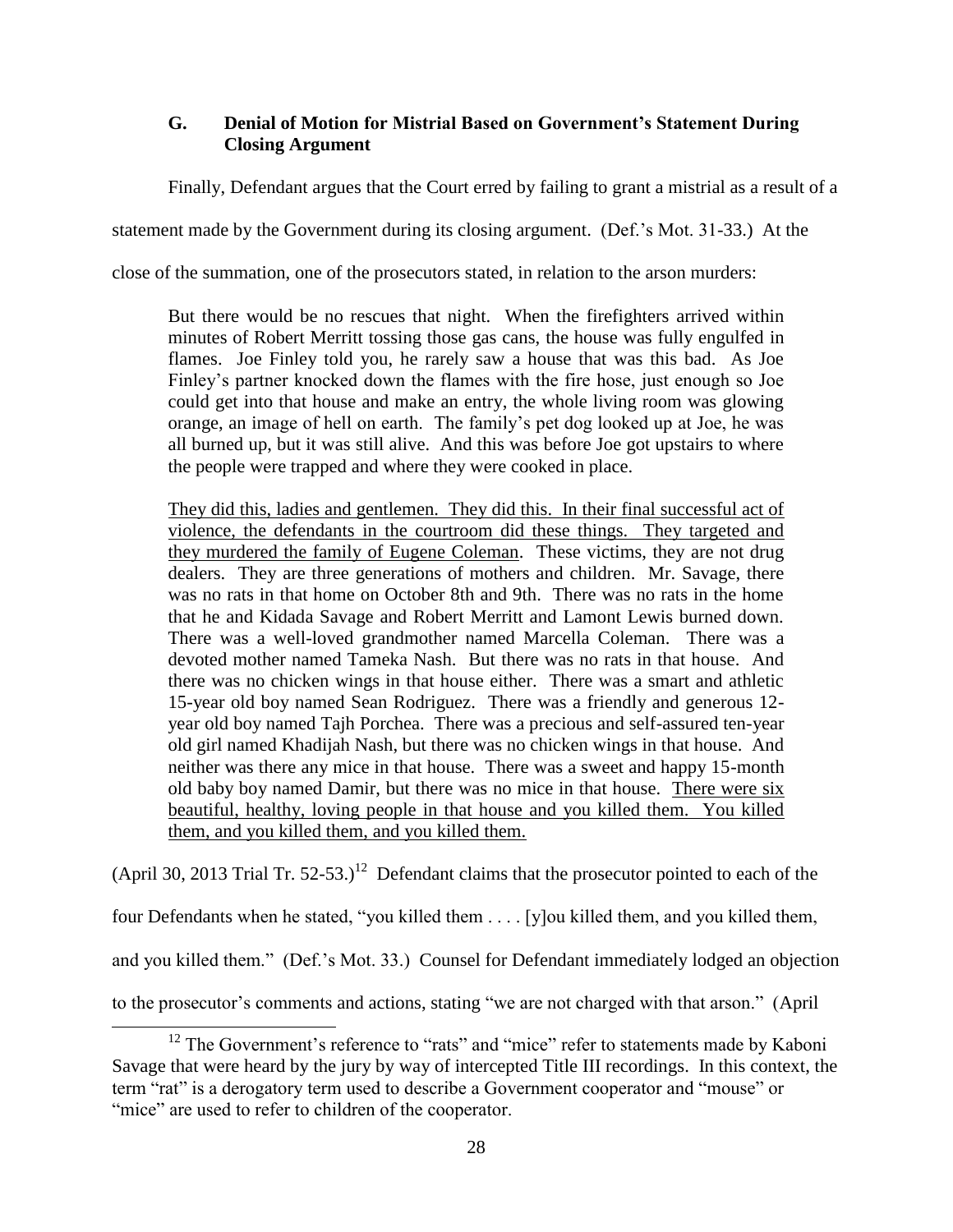30 Trial Tr. 54.) The prosecutor responded, stating that he "was not pointing to Mr.

Northington." (*Id*.) The prosecutor then proceeded to tell the jury, "[y]ou know who killed

them: Kaboni Savage, Kidada Savage, Robert Merritt, and Lamont Lewis." (*Id*.)

After the Government completed their closing argument, counsel for Defendant requested a sidebar and moved for a mistrial. (*Id*. at 55.) The court denied Defendant's request for a mistrial, but stated that the jury will again be instructed that Defendant is not charged with the arson murders. (*Id*.) The Court then instructed the jury:

Ladies and gentlemen, you should understand that Steven Northington is not charged with any of the Coleman arson murders. . . . He is not charged with those crimes."

(*Id*. at 57.)

Defendant objects specifically to the two underlined portions of the Government's closing statement. Defendant contends that these statements were made "intentionally . . . to inflame the jury," and that since he was not charged with the arson murders, the statements had the effect of "improperly and deliberately fram[ing] Northington within the portrait of the firebombers in an intentional effort to turn the jury against him . . . ." (Def.'s Mot. 33.) Defendant argues that the result was incalculable damage to him requiring a mistrial. (*Id*.)

A showing of prosecutorial misconduct may warrant a new trial under Rule 33. *United States v. Bianchi*, 594 F. Supp. 2d 532, 538 (E.D. Pa. 2009) (citing *United States v. Dixon*, 658 F.2d 181, 193 (3d Cir. 1981)). "Improper argument by a prosecutor violates the Constitution if it renders a trial so fundamentally unfair as to deny a defendant due process." *United States v. Brodie*, 268 F. Supp. 2d 420, 424 (E.D. Pa. 2003). In considering whether the prosecutor's misconduct caused prejudice, courts consider three factors: (1) "the scope of the comments in the overall trial context"; (2) "the effect of any curative instructions given"; and (3) "the strength